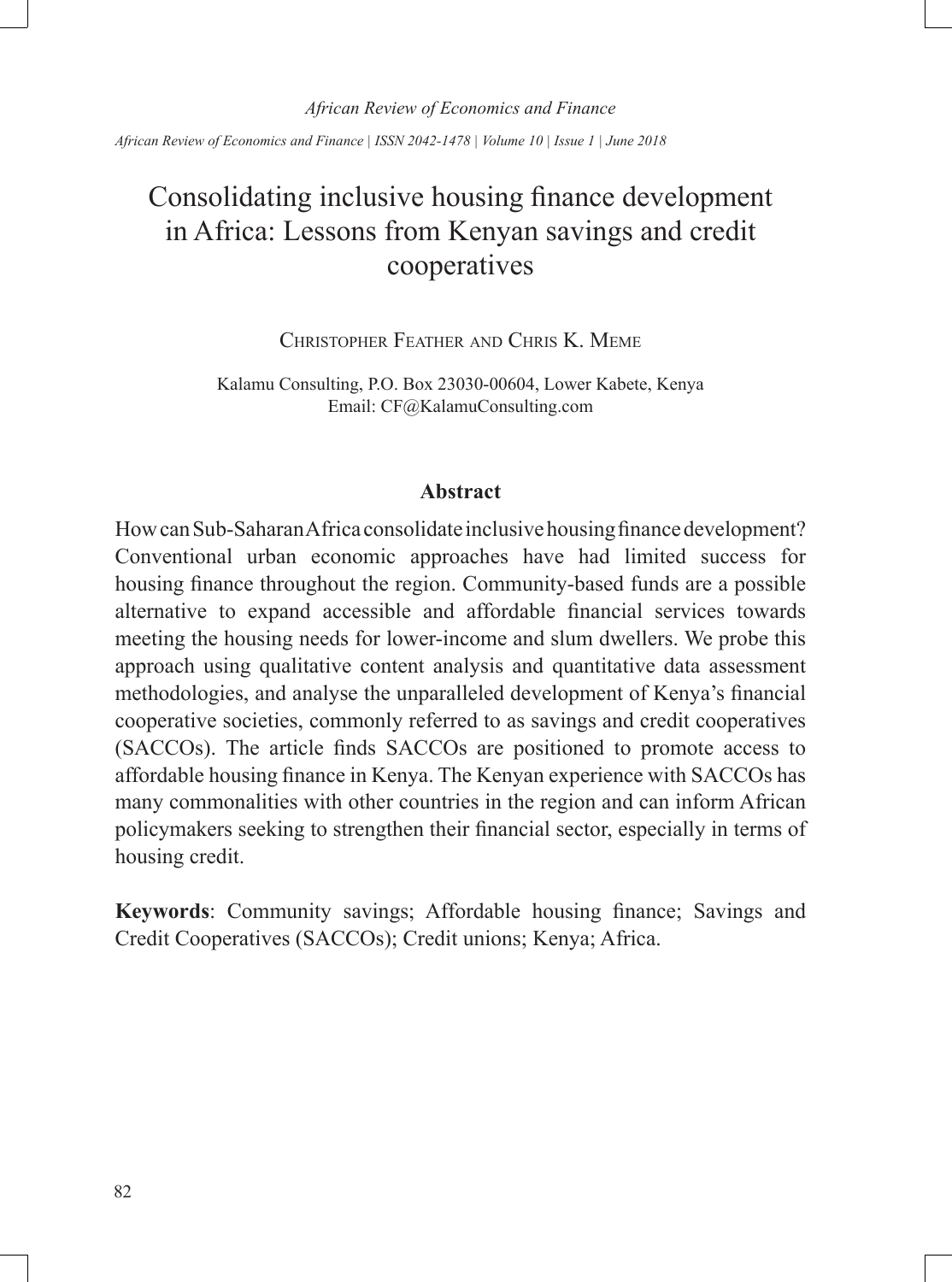# **1. Introduction**

Only 15.7 million households on the African continent can afford the typical house supplied by the market (Bah *et al*., 2016). With the housing deficit, regionally estimated at 51.4 million units (Bah *et al*., 2016), and an approximately \$2 trillion required to eliminate the backlog: the widespread shortage of affordable housing must be urgently addressed. Although many may perceive the issue simply in terms of production, a fundamental problem is providing an inclusive financing vehicle to give Africans an actual means to buy affordable, formal housing. Unequal access in financial services, and hence limited financing for the majority of Africans (Gwama, 2014), has made access to adequate housing difficult for many throughout the continent.

As Jane Jacobs theorized, a "housing crisis" occurs when there is profound "underinvestment" in shelter for lower-income and vulnerable households (Obeng-Odoom, 2015: 553). Today there is extensive underinvestment in housing throughout Sub-Saharan Africa. Moreover conventional housing finance solutions, through mortgage market development and housing microloans, have produced limited results for those seeking housing credit (Obeng-Odoom, 2013; Neverson, 2013). Alternative approaches to housing finance are critically needed to ensure adequate housing can become an affordable reality in Africa. The proceeding contributes to growing institutionalist scholarship on alternative finance mechanisms (Ojong and Obeng-Odoom, 2017). Community-based savings and credit organizations – whether of a public, private or hybrid variety – provide an endogenous means for the aggregation and delivery of capital for the many poorly housed and financially excluded from effective sources of credit.

Cooperatives are commonplace financial actors with the capacity to help meet the significant demand for the affordable housing needs throughout the region. In Kenya, the collective savings approach cooperatives employ is diverse and sweeping, making these institutions one of the most well-established economic actors in the country (Republic of Kenya, 1987). Kenyan financial cooperatives, known as Savings and Credit Cooperatives (SACCOs), are not only domestic financial leaders but exceptional by regional and global metrics. SACCO assets account for approximately half of Kenya's gross domestic product; further these credit union societies' rank among the top ten in the world for loan value in comparison with foreign counterparts (WOCCU, 2015).

Notwithstanding their well-developed and inclusive financing, cooperatives have been unable to provide substantial housing finance at a wider scale, both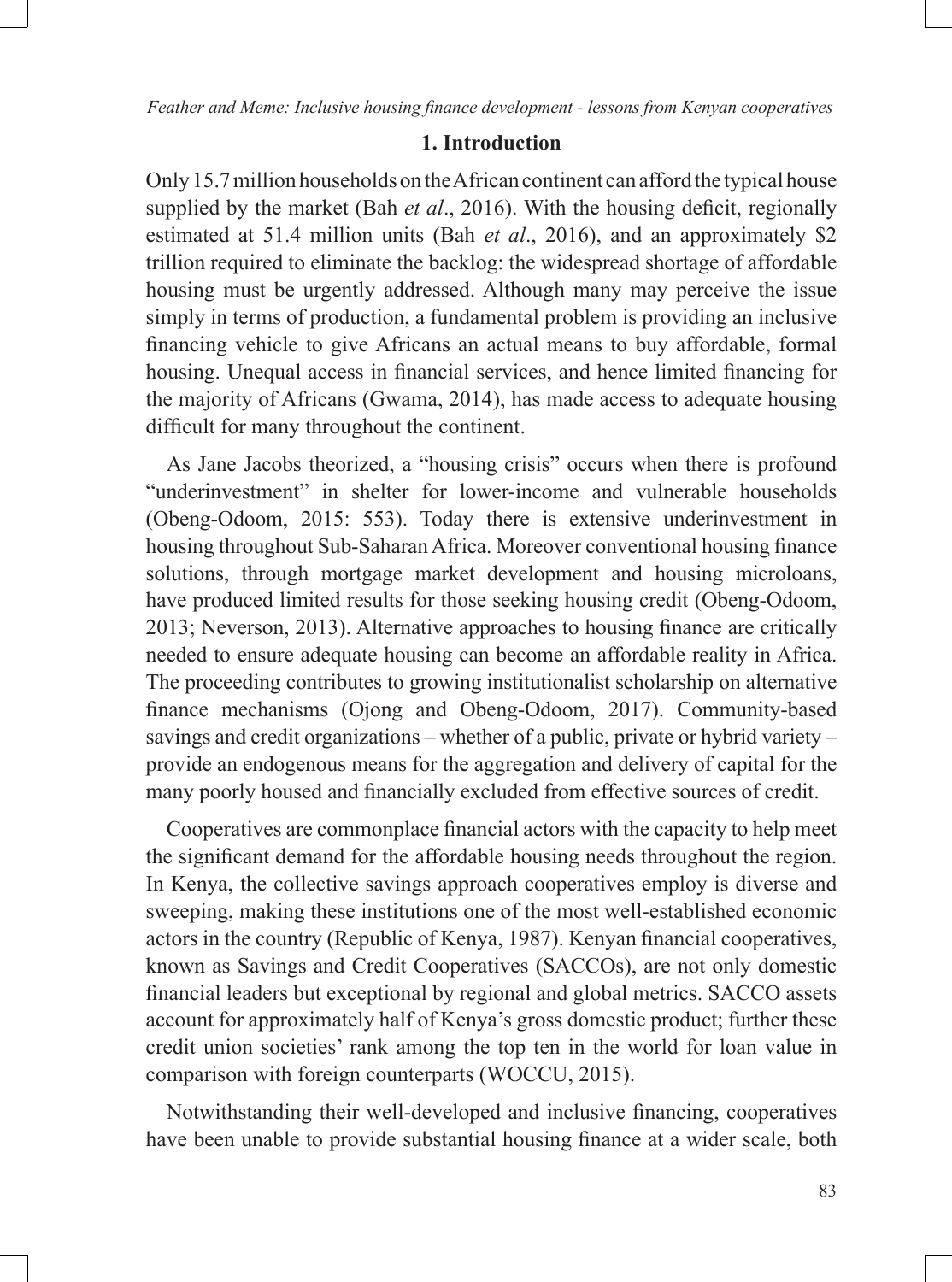in terms of end-user borrowers and residential development. SACCOs confront several issues, despite being one of the only sources of loans to the lowerincome. Some of the challenges SACCOs face include low public confidence in such institutions and capital inadequacy in the provision of long-term capital for housing finance. Still there are relevant applications of SACCOs for consideration in Africa's housing finance sector development, especially in an inclusive manner.

This paper assesses community-based financing for housing and the merits of the Kenyan case in six sections. Section 2 summarises academic scholarship on financial cooperatives, including their benefits and challenges. Additionally, the section enumerates the research methodology utilized in assessing the development of Kenyan SACCOs as well as their applications in consolidating inclusive housing finance sector development in Africa. Next, section 3 provides a regional assessment of financial cooperatives in the African context, noting Kenya's distinct case in comparative terms. Section 4 specifically analyses Kenyan SACCOs and discerns the factors contributing to their exceptional development. Then section 5 examines SACCOs and their position to deepen housing finance sector development countrywide. Section 6 concludes Kenya's experience with SACCOs can provide a regional model in developing inclusive financing in Africa, particularly for housing.

# **2. Literature review and research methodology**

Financial cooperatives, referred to as SACCOs in the East African context, are a longstanding topic in scholarship (Kyazze, 2010; Alila and Obado, 1990; Obuon, 1988). Customarily SACCOs are considered beneficial for communities, whether organized as self-help groups or employment-based collectives in places such as Cameroon, Malawi, Rwanda and the African diaspora (Ojong and Obeng-Odoom, 2017; Hossein, 2016; Graeff, 2009; Chipeta and Mkandawire, 1996).

Conventionally, SACCOs are regarded as having a valuable role in social and economic development with their "very effective savings mobilization" mechanism (Emana, 2009; Poulton *et al*., 2006: 260). The pooling of collective financial resources at the community-level helps make SACCOs a costeffective local institution in the provision to credit to low-income segments of communities (Satgar, 2000). As such, this financial model is recognized as capable in overcoming lending bottlenecks and helping alleviate poverty, particularly in Africa's rural areas (Regina, 2010; Patrick *et al*., 2008; Temu, 1999; Mureithi, 1990).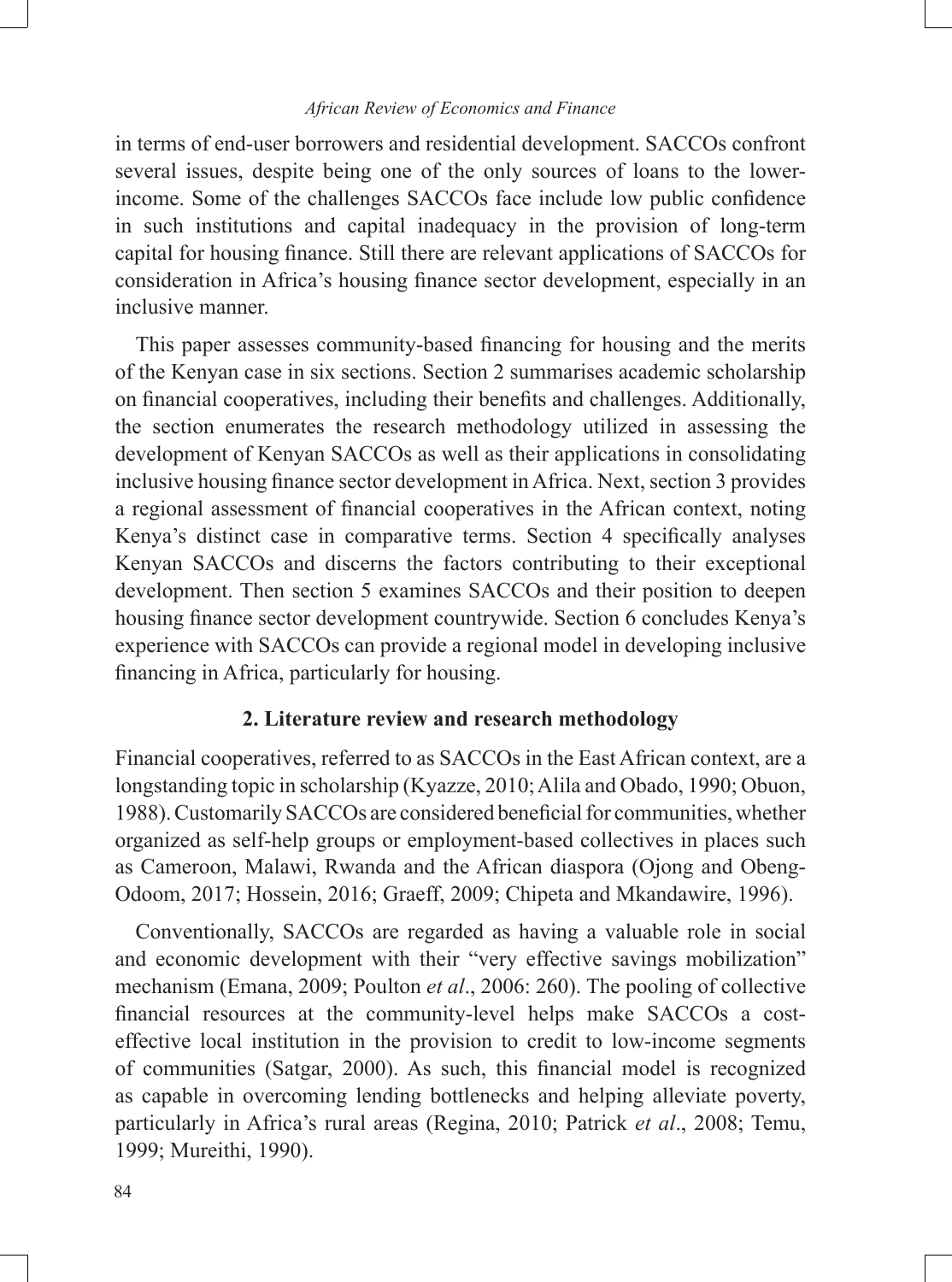Coinciding with the ascent of SACCO societies, beginning in the late 1980s in Kenya, research identified the community savings and lending model as a potential means to advance financial sector development (Alila and Obado, 1990). International donors have also recognized the capacity of SACCOs to be the "biggest providers of financial services" and overcome dependency on external capital financing (Rogaly, 1998: 26). Strong subsector development of SACCOs has the potential to bolster liquidity and help leverage increased private capital. The result would help deliver financial support for the needs of lower-income Africans and reduce strain on governmental financing across Sub-Saharan Africa.

In practice, however, SACCOs across Sub-Saharan Africa have had mixedresults. For example, in Uganda, opaque governance has been attributed as a key factor in the underdevelopment of SACCOs (Mutesasira *et al*., 1998). Similarly, in Tanzania SACCOs have been hampered with "limited management capacity, poor supervisory and auditing capacities and a narrow understanding of members' needs [and] rights" (Mutesasira *et al*., 1998: 2). There is consensus in literature calling for reforms and modernisation in helping transform unsustainable SACCO institutions into financially viable community savings organisations (Seibel, 2000). Such improvements can build upon the comparative advantage SACCOs have in empowering lower-income households as well as small-scale entrepreneurs, especially women, across African communities (Bibby, 2006; Wright, 1999).

Despite the challenges, SACCOs continue to be recognised as "institutions which have had the most visible impact on the lives of many Kenyans" (Mugwanga, 1999: 10). Yet in scholarship, the nature of their national development as well as the role of SACCOs in housing finance, including their potential to expand access to adequate shelter, has been underdeveloped (Tomlinson, 2007). Research has mostly focused on the importance of financial cooperatives on commercial lending (Mumanyi, 2014; Bwana and Mwakujonga, 2013; Atieno, 2001). In addition, SACCOs have been overlooked and misunderstood as improper entities, often referred as semiformal or "informal sector groups" (Johnson and Niño-Zarazua, 2009; Ansah, 1999: 7). The marginalization has misled many on the critical function SACCOs have as a source of financing in incremental home improvement and land acquisition processes, markedly for the moderate-income as well as slum dwellers in urban informal settlements (Ramadhani, 2007; Otiso, 2003).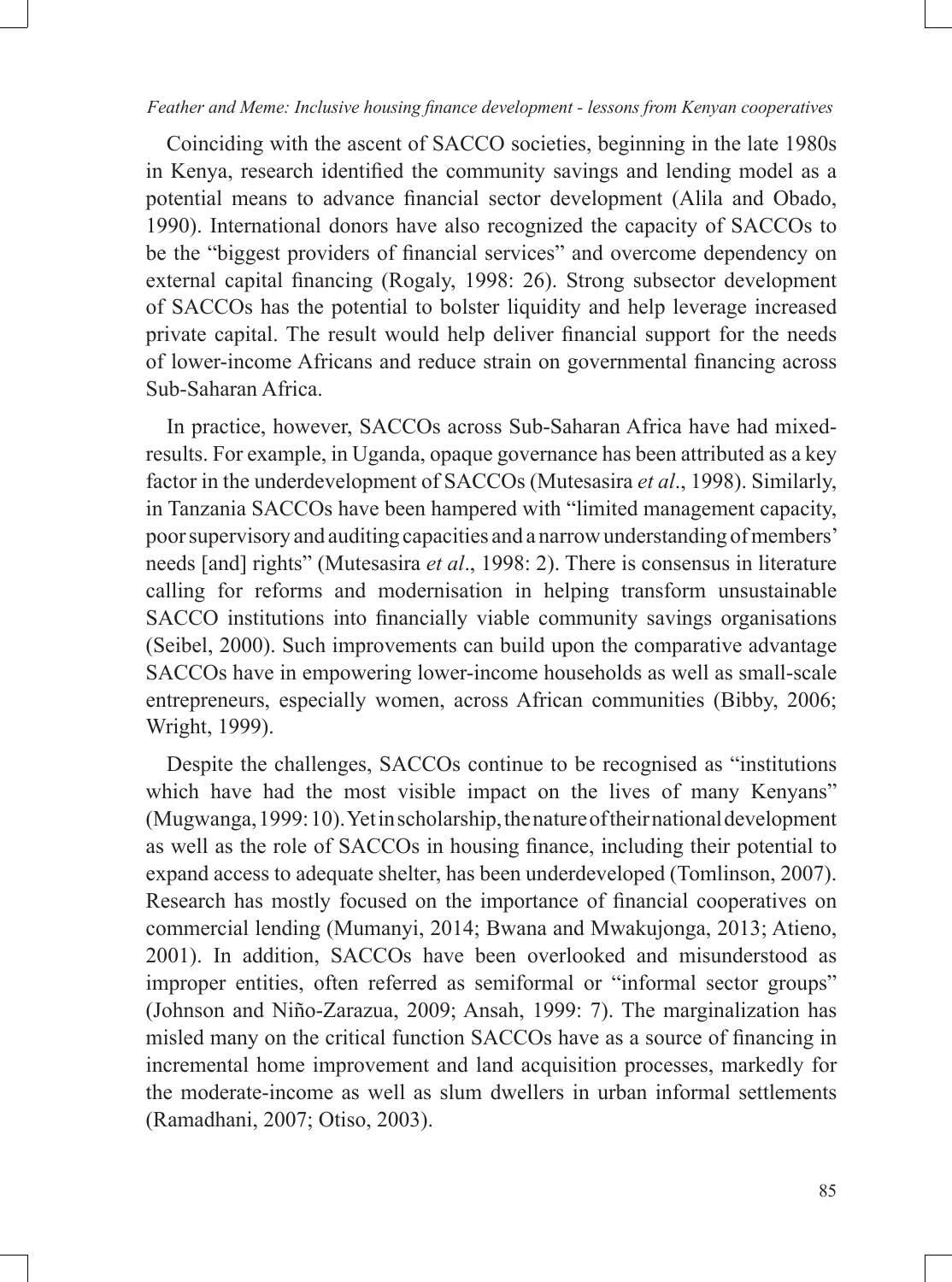This study utilizes qualitative and institutionally focused research methodologies in assessing the historical development of SACCOs and applications for their housing finance capacity. The approach is justified as it has been successfully employed in other financial sector cases throughout Africa (Ojong and Obeng-Odoom, 2017; Hossein, 2016). Likewise, the research approaches provide an analytical means in quantitatively appraising the compatibility of expanding affordable finance in Kenya and the greater region. The content analysis examines financial sector and housing policy documents in analysing the current dynamics for SACCOs in the provision of cost-effective shelter credit. Additionally, interviews with multiple financial and public sector actors in housing finance reinforce and validate the research. The resulting data collection informs the study's findings on the merits of SACCOs as key providers of housing finance services for lower-income and vulnerable African households.

# **3. Appraising financial cooperatives in Sub-Saharan Africa**

Cooperatives are extensive throughout the African continent. Specifically, in Sub-Saharan Africa, these organizations often start in communities, assembling membership based on common bonds, such as employment or spatial proximity within neighbourhoods. The cooperatives vary in their functions. Central, however, is their main purpose to aggregate resources through deposit-taking or material and labour contributions through non-deposit mechanisms.

Broadly there are two types of cooperatives. First, there are cooperatives organized with specific purposes. Members from these purpose-based cooperatives concentrate on specific objectives, such as agricultural marketing for produce and supplying farm inputs, transportation sector business investment or communal housing development.<sup>1</sup> Second, there are financial cooperatives, referred to as SACCOs, whereby members join to access banking services<sup>2</sup> depending on their personal interests. The SACCOs utilise savings and credit mechanisms to accumulate deposits and provide loans to their members. The ability of deposit-taking SACCOs to provide banking services enables African households to collectively save and promote access to inclusive financing regardless of their individual incomes.

<sup>&</sup>lt;sup>1</sup> Agricultural, matatu and housing cooperatives are important components of the cooperative sector respectively in Kenya – both at present and in historical terms.

<sup>&</sup>lt;sup>2</sup> SACCOs provide two essential banking services through front office and back office service activities, referred to as FOSA and BOSA respectively (Mutero, 2007). Such deposit-taking activities have provided a significant source of credit for SACCOs to channel member savings into loans.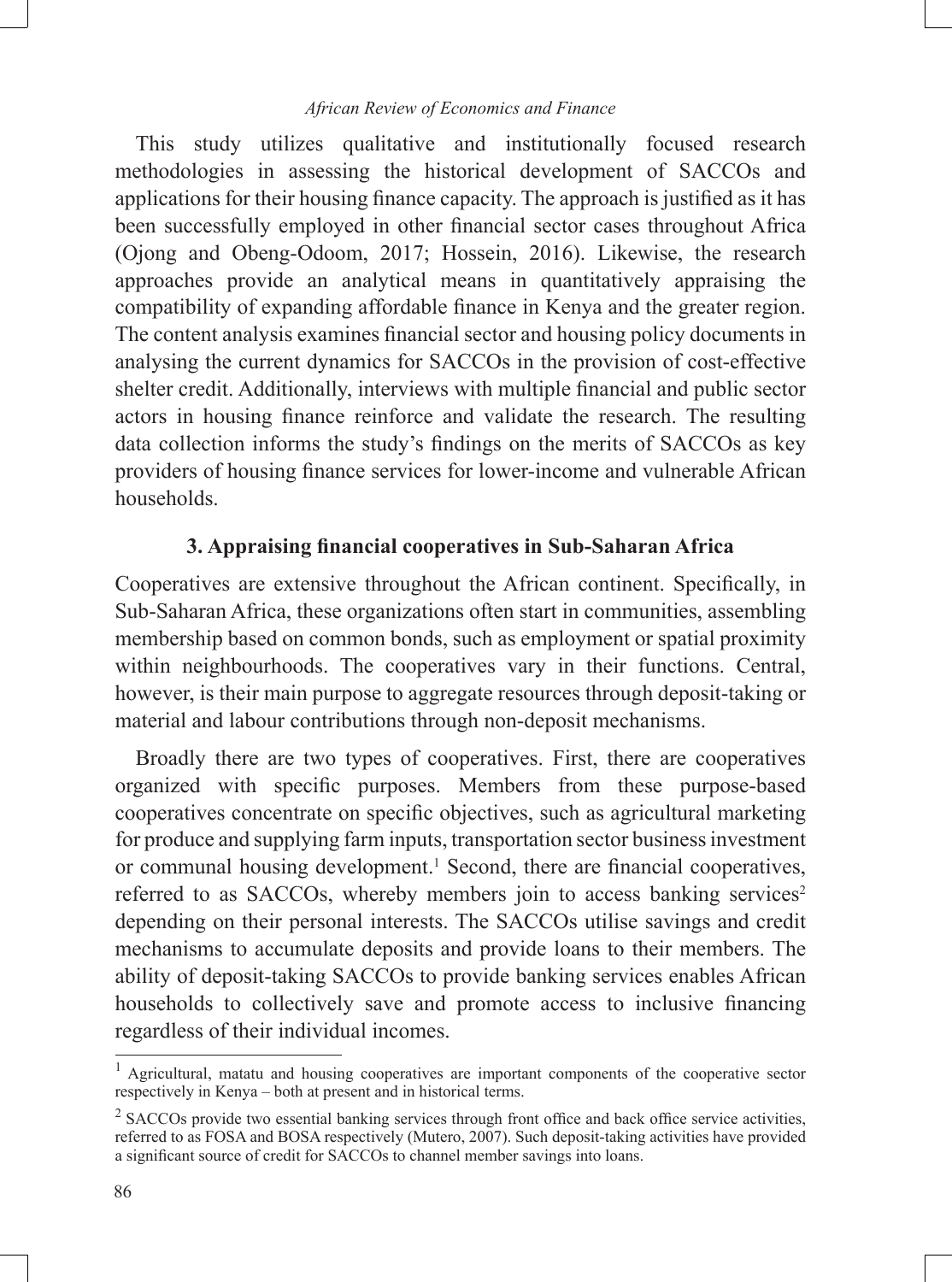FIGURE 1: DEPOSIT-TAKING SACCO MEMBERSHIP AND MARKET PENETRATION IN SUB-SAHARAN AFRICA, 2015



*Source:* Authors' compilation from WOCCU, 2015

The development of deposit-taking SACCOs throughout Sub-Saharan Africa is striking despite their regional prevalence. A modest 20 million Africans are estimated to be members of formal, deposit-taking SACCOs (WOCCU, 2015). Remarkably, Kenyans constitute 27.9 per cent of Sub-Saharan Africa's membership. As illustrated in Figure 1, Kenya's 5.4 million members make deposit-taking SACCOs the largest constituency in the region. The membership helps distinguish Kenya as having one of the highest rates of market penetration, especially compared to larger countries such as Ethiopia or South Africa (the latter has the most developed financial market on the continent).

Extensive membership and substantial market penetration have positioned Kenya's deposit-taking SACCOs with an effective savings base bolstering their provision of credit. As a result, Kenyan financial cooperatives mobilise the greatest amount of credit compared to other counterparts on the African continent per Figure 2. Such lending activities demonstrate the importance of Kenya's SACCOs as a "considerable part of the financial sector, savings mobilization and wealth creation" (Ototo, n.d: 2).

Besides discrete credit and savings measures, the savings-to-credit ratio for Kenyan deposit-taking SACCOs is relatively moderate compared to Zambia, Tanzania and other continental leaders in loan provision. This indicates the comparative effectiveness of Kenya's SACCOs in utilizing savings to provide member loans. Much work remains in determining the optimal financial risk ratio of African financial cooperatives. Such analyses would help contribute to the improvement of cooperative societies' financial soundness.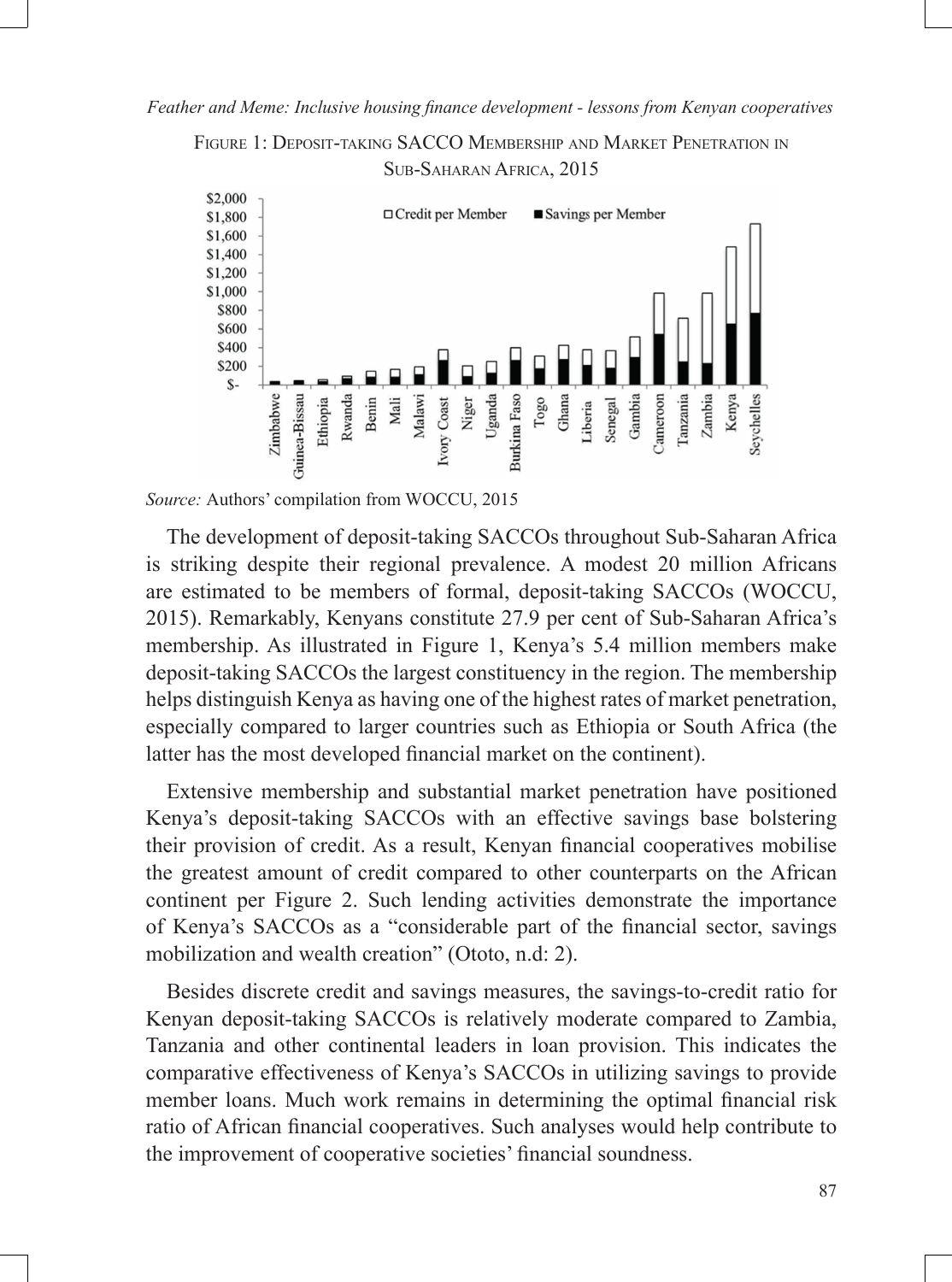



□Members (Left) ■Market Penetration (Right)

*Source:* Authors' calculations from WOCCU, 2015

Beyond the region, Kenya's deposit-taking SACCOs are notable in the international context. These financial cooperatives rank among the top ten in the world in terms of loan value provision. From Table 1, Kenyan deposittaking financial cooperatives provided \$4.5 billion in loans leveraged from \$3.5 billion in savings. This is notable as in 1972, the Kenyan cooperative sector had only \$157,000 (Ksh 16 million) in savings and 36,000 members (Republic of Kenya, 1987).

Sub-Saharan Africa's cooperative activities are substantial with deposittaking SACCOs far-reaching throughout the region. However, Kenya's financial cooperatives are demonstrably continental leaders across metrics of membership, market penetration, savings and credit statistics. Furthermore, as Table 1 shows, Kenyan deposit-taking SACCOs globally, rank high in loan and savings value. The extent to which Kenyan SACCOs grew to be global and regional leaders can inform African counterparts, like Ghana (Boamah, 2010), and others in financial sector development to possibly achieve similar results.

 $3$  These calculations are based upon the assumption member deposits and loans are equal. As a result, such figures may lower than reality as some members may cease active participation in their SACCO and others may have significantly accumulated deposits.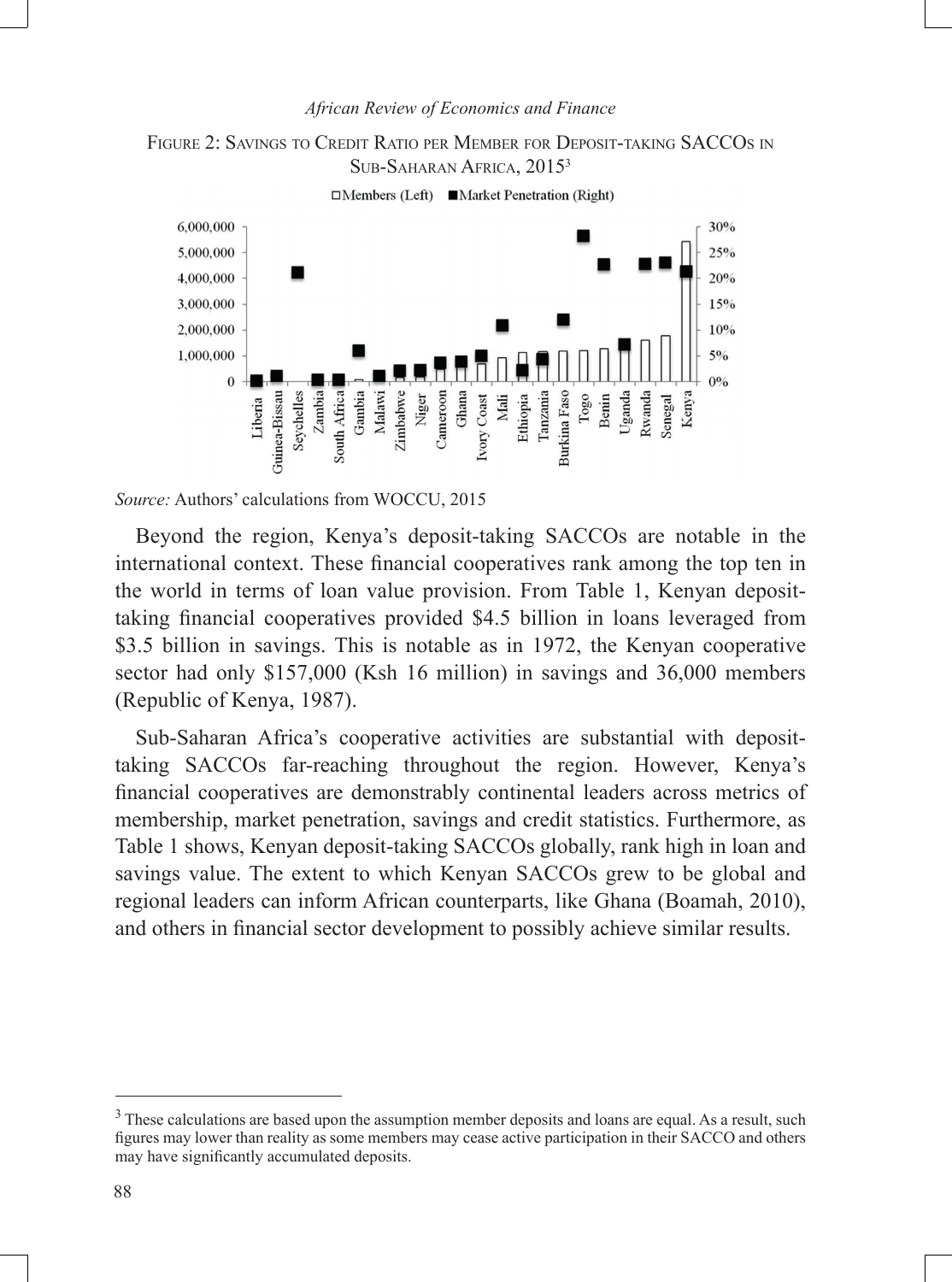| <b>Countries</b>     | Loan amount       | Loan rank      | <b>Savings amount</b> | <b>Savings rank</b> |
|----------------------|-------------------|----------------|-----------------------|---------------------|
| <b>United States</b> | \$796,826,859,459 | 1              | \$1,026,565,812,642   | J.                  |
| Canada               | \$208,398,312,115 | $\overline{2}$ | \$201,305,375,987     | 2                   |
| Australia            | \$55,872,555,380  | 3              | \$60,770,907,288      | 3                   |
| Thailand             | \$47,899,000,000  | 4              | \$22,801,000,000      | 7                   |
| Korea                | \$37,153,666,604  | 5              | \$53,272,682,478      | 4                   |
| India                | \$33,116,823,712  | 6              | \$50,663,251,304      | 5                   |
| <b>Brazil</b>        | \$16,098,372,449  | 7              | \$29,503,166,850      | 6                   |
| <b>Ireland</b>       | \$4,545,653,219   | 8              | \$14,128,676,953      | 7                   |
| Kenya                | \$4,511,784,482   | 9              | \$3,549,729,585       | 11                  |
| Colombia             | \$3,826,752,585   | 10             | \$3,722,860,849       | 10                  |
| <b>Tanzania</b>      | \$545,000,000     | 28             | \$283,000,000         | 40                  |
| Senegal              | \$334,423,346     | 34             | \$315,954,216         | 36                  |
| Cameroon             | \$207,784,834     | 41             | \$255,408,963         | 43                  |

Table 1: Global Comparison of Deposit-taking SACCOs Loan and Savings Value, 2015

*Source:* WOCCU, 2015

# **4. Assessing the development of Kenya's SACCOs**

SACCOs have helped make the Kenyan cooperative sector the most popular modern vehicle for resource mobilization and collective savings. In 2015, SACCOs made up 70 per cent of the cooperative sector; the total assets of the cooperative movement are \$9.6 billion (Republic of Kenya, 2015a; Wamaitha, 2017). The primacy of Kenya's SACCOs in domestic, regional and international terms is the result of several main factors. The factors are multidimensional as they are social, political, institutional and economic.

Table 2: Main Factors contributing to the Development of SACCOs in Kenya

#### **Reasons for SACCO development**

- 1 Accessible and affordable lending in exclusive financial market
- 2 Societal proclivity for collective action and savings
- 3 Effective participation model favouring the local community
- 4 Central government backing
- 5 Conducive business partnerships

*Source:* Authors' analysis and evaluation of Kenyan SACCOs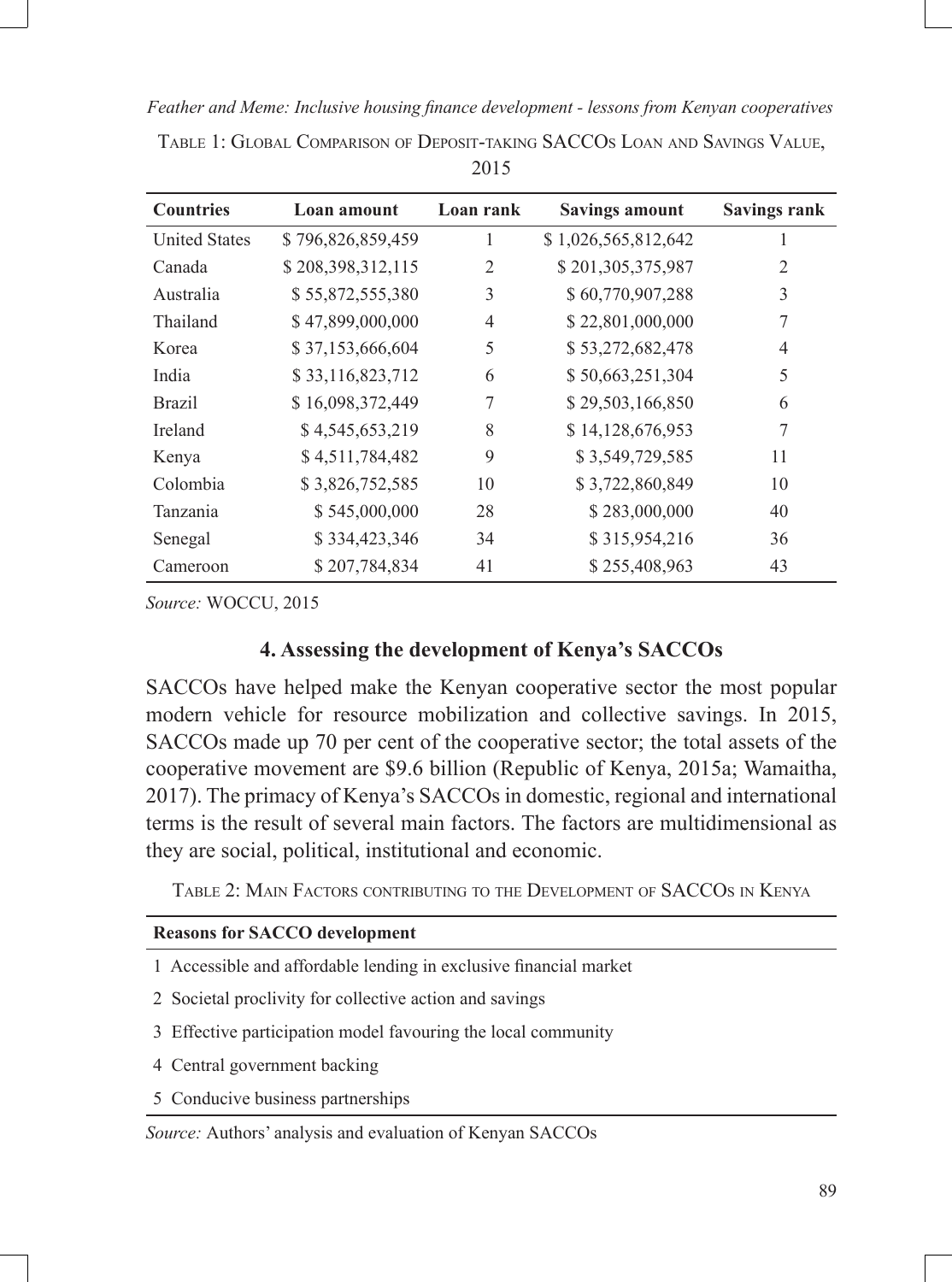The reasons outlined in Table 2 provide a means to assess and understand successful development of deposit-taking SACCOs in the East African country. These factors can assist other Sub-Saharan African countries in their aspirations to develop more inclusive financial sectors.

Across government, industry and civil society, the popularity of Kenya's SACCOs is largely attributable to the accessible and affordable credit they provide in a relatively exclusive financial sector environment (Republic of Kenya, 1987).<sup>4</sup> The primary objective of SACCOs is to enable members to regularly save income for the purpose of collectively accessing credit facilities and they have enjoyed a degree of success in achieving these goals (Republic of Kenya, 1987).

The SACCOs have maintained low stable interest rates to suit their members' needs compared to mainstream financial institutions (Ototo, n.d). These financial cooperatives have been a significant source of affordable credit in Kenya at less than market rates through the dominant savings and credit component of the sector (Adler and Munene, 2000). As shown in Table 3, the interest rates on SACCO housing loans are less than those offered for the residential credit provided by commercial banks.

| <b>Financial institution</b> | 2010      | 2011      | 2016      |
|------------------------------|-----------|-----------|-----------|
| Commercial banks             | $14.36\%$ | $16.36\%$ | $14.00\%$ |
| <b>SACCOS</b>                | $12.40\%$ | $12.10\%$ | $12.00\%$ |

Table 3: Average Bank Housing Loan Interest Rates in Kenya

*Sources: Republic of Kenya, 2015; Interviews with Kenya banking and SACCO officials*

The inclusive decision-making process on the operation of cooperatives has contributed to the affordability of their financial services. Members have one vote each regardless of the size of their savings or debt holdings. As such, members determine the terms and conditions of their cooperative loans as well as interest rates on deposits, loans and investment decisions (Republic of Kenya, 1997). Comparatively, mainstream financial institutions are more conservative in their governance to optimize their business returns. This helps SACCOs provide more affordable credit than banks, especially at the community-level.

<sup>&</sup>lt;sup>4</sup> This attribution is based upon our semistructured interviews with the financial sector and civil society (Safaricom, 2016; STANLIB, 2016; KUSSCO, 2016; NACHU, 2016) as well as aggregated content analysis of cited government reports (Republic of Kenya Republic of Kenya, 1965; 1987; 1997; 2004; 2012; 2015a; 2015b; 2016).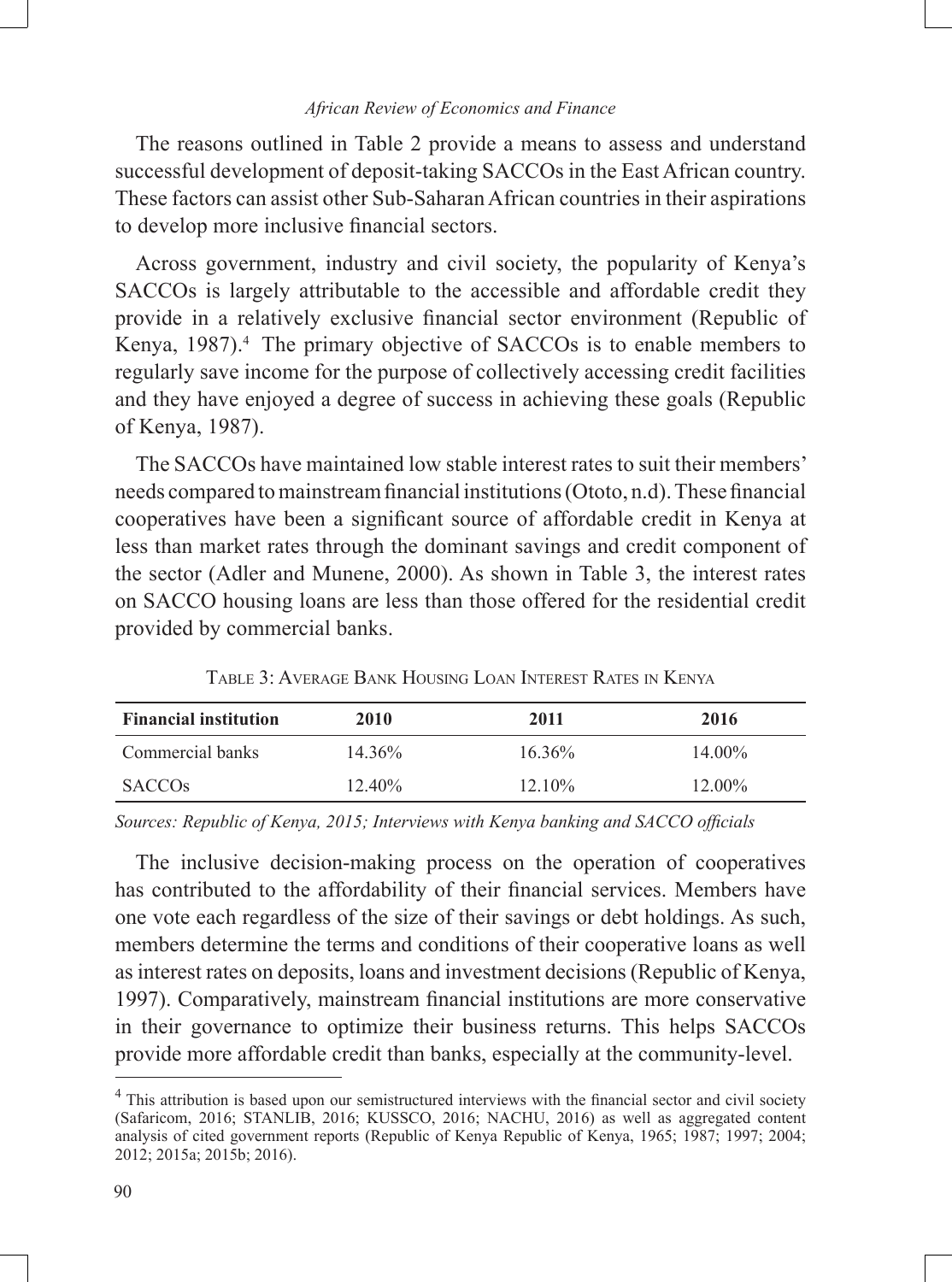Beyond providing affordable credit, SACCOs have historically been accessible to lower-income households. In the early history of Kenya, the prevalent agricultural cooperatives were often the only financial institutions in rural communities as banks were reluctant to open accounts for farmers due to their moderate incomes. As a result, cooperatives flourished in rural areas as centres for banking services in addition to their core marketing and bargaining activities for the communities' agricultural products. Organisationally, these cooperatives opened banking sections referred to as Union Banking Sections (UBS). Here farmers saved their incomes and would borrow credit to increase their agricultural production.

The accessibility of such financing – combined with the ubiquity of SACCOs in communities throughout Kenya – is why the majority of housing and land loans go through cooperative societies rather than banks (FinAccess, 2016). Agrarian cooperatives and their UBS, the precursors to SACCOs, were the only means for small-scale farmers to access credit for land at affordable terms. Similar to today, mainstream financial institutions provided credit, however, they were exclusive as borrowers had to have significant assets for loans – typically at high interest rates with burdensome transaction costs.

Subsequently, land financing became a dominant function of cooperatives for lower-income borrowers. Cooperatives would purchase large tracts of land for the purpose of subdividing them for individual member purchase. The communal nature of these transactions promoted cooperatives as critical institutions in assisting those conventionally excluded in becoming landholders. Additionally, the collective processes in land acquisition became a means for cooperatives to offer loans without a title deed, also called non-collateralised lending, to cooperative borrowers of lesser means.<sup>5</sup>

Although the nature of cooperatives in Kenya has changed, the purpose of these collective societies in enabling members to access credit to buy land, and eventually housing by extension, has remained. The shift in member participation from agricultural cooperatives to SACCOs grew in the mid-2000s, despite both having tracked closely in the early 1990s (Wanyama, 2007). The significant increase in non-agricultural cooperatives principally reflects an urban shift in Kenyans' growing financial needs away from agricultural activities. It also highlights the widespread utility members, and the broader Kenyan society,

<sup>&</sup>lt;sup>5</sup> Based on authors' professional work and experience, non-collateralised lending mechanisms are critical towards achieving affordable and inclusive housing, especially in instances where borrowers' lack proper land documentation such as in informal settlements.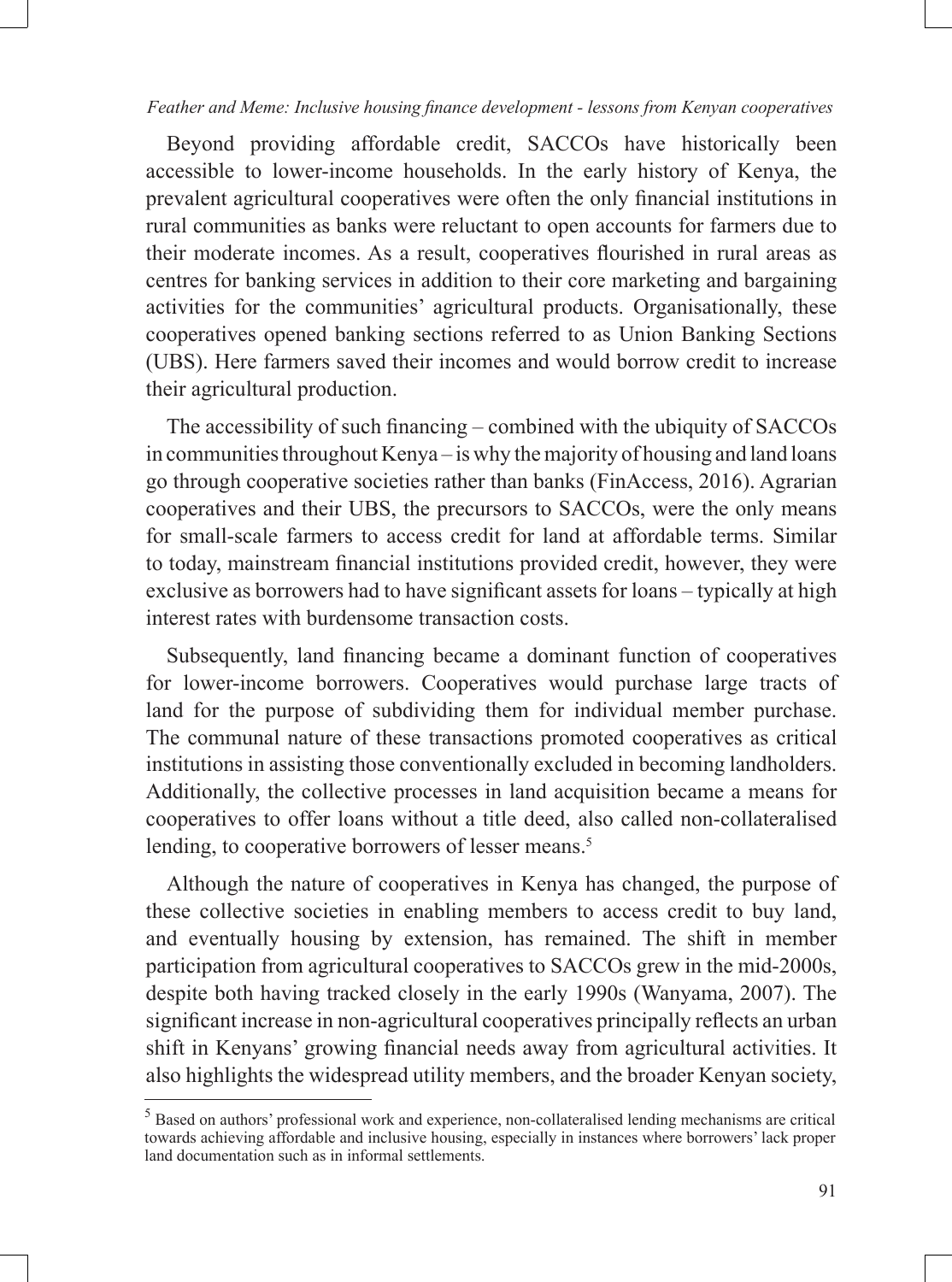identify with financial community-based groups beyond the constraints of the purpose-based cooperative alternatives. And finally, it underscores Kenyan society's long developed social acceptance of collective activities.

For members to participate in cooperative activities such as joint savings and communal land purchase, social trust has been paramount to ensuring the functioning of these organizations. The strong disposition of the Kenyan people towards collective action and pooled savings has proved fundamental to the development of SACCOs. More than half of Kenyans derive part of their livelihood either directly or indirectly from cooperatives (ILO, 2009; Republic of Kenya, 1987). Kenyans have long practised community cooperation and actively participated in local self-help processes. The tradition precedes the formation of the first cooperative in 1908, which was exclusively for white dairy farmers, under the British Empire during the East Africa Protectorate (Republic of Kenya, 1987).

Communities, across Kenyan ethnic groups, have mobilized through self-help groups to jointly satisfy social and economic needs (Kanogo and Maxon, 1992; Ouma, 1988). These self-help groups precede colonialism and operate similarly to cooperative societies. When mutual agriculture work was needed during "periodic shortages and hardships" or instances when support for funerals and child birthing were required, community groups would form to support their neighbours (Kipkebete, 1993: 17). Such reciprocal activities have helped enable the strong historical development of financial cooperatives.

Building upon community cooperation and local self-help processes, President Jomo Kenyatta politically built upon the country's rich experience (Cowen and Shenton, 1993). After achieving independence in 1963, the first president launched the "Harambee" movement – Kiswahili for "Let's pull together" to specifically unite and develop the country by pooling money, land, and other community resources through reciprocal activities at the community-level. The Harambee movement underscored the importance of mutual assistance and joint collaboration as a means of meeting local economic and social needs. Cooperatives were an extension complementing Harambee at the local and national level.

While historically focused on joint action for communal tasks, self-help groups – similar to agricultural cooperatives – eventually engaged in collective activities to save, lend and invest. These financial activities started informally and have persisted to date. Chamas<sup>6</sup> are one example of popular unregulated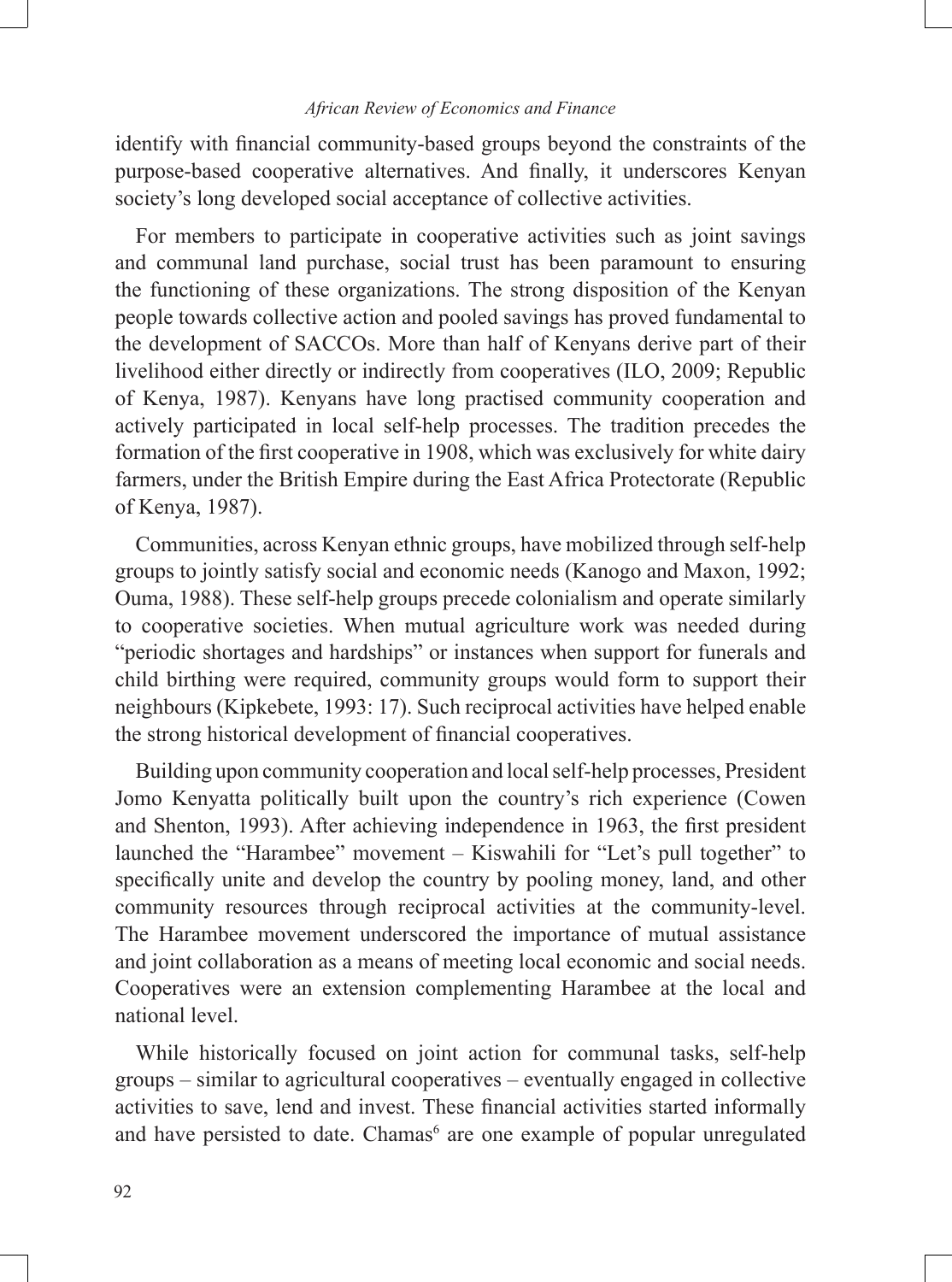vehicles where members with close bonds periodically gather to collect savings for the purpose of lending and investing their wealth. Similar to SACCOs – the formal counterpart of chamas – resulting gains and losses from business activities are shared among chama members. Those contributing financial resources share the resulting economic benefits among members.

Chamas employ several savings and credit mechanisms. Table banking is one means in addition to the rotating arrangement known as the merry-goround approach where members give the collected proceeds of a meeting to a designated member. Although less common than the merry-go-round approach, all members still contribute a certain amount at periodic meetings. Rather than disbursing the collected amount, the funds are collectively saved by the group to eventually provide loans to members until available funds are exhausted. Through table banking, the interest rate on chama loans can be as high as 20 per cent in some cases. However, these interest rates provide an additional revenue source in which the accumulating savings and group lending activities have revenue income from the provision of member loans and can therefore grow their core funding.

The success of chamas in financial empowerment reflects the appeal of these groups, including SACCOs, to the Kenyan society. Despite many chamas typically failing before making substantial gains, several have grown to become significant sources of wealth, even financial institutions in some cases (Bett, 2014). For this reason, chamas have been commonly viewed as "a sure path to financial freedom […] for the longest time" (Bett, 2014: 1). The chamas' popularity has helped mobilize members from across Kenya to formal cooperatives for financial purposes.

SACCOs, regulated by the government through the Ministry of Industry, Trade and Cooperatives as compared to the unofficial nature of the chamas, have enjoyed widespread participation throughout Kenya. These financial cooperative societies have been sustained through their accessible provision of affordable financing. They have been further buttressed with strong social proclivities towards collective action and savings. Additionally, the orientation of SACCOs at the local-level has mobilized increased membership among those with shared values. The purpose has been to overcome national government bottlenecks and provide tangible results at the neighbourhood-level.

<sup>6</sup> Directly translated from Swahili as associations, chamas are colloquial term for investment groups. They are considered informal as they operate outside the government's oversight on banks and SACCOs.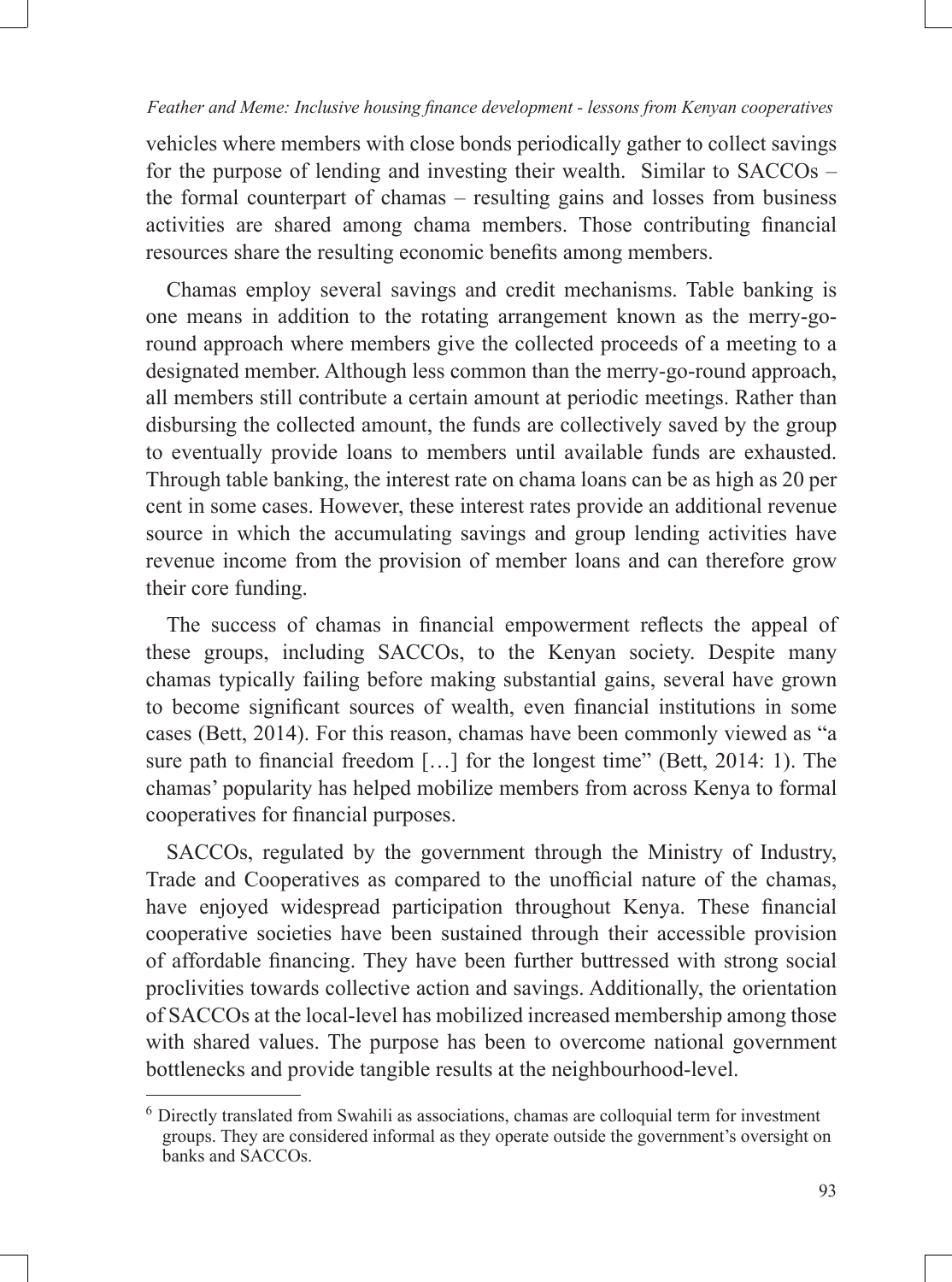As a result of liberalisation in the mid-1990s, any Kenyan can voluntarily join a cooperative and become a member (Wanyama, 2007). Previously SACCOs were legally mandated to require members have similar backgrounds, for instance labour groups or religious institution affiliation. However, following reforms, SACCOs were permitted to accept members regardless of affiliation. The change in membership requirements has helped remove restrictions that impede cooperative growth. Specifically, it has helped aggregate SACCOs into some of the largest financial institutions in Kenya.

Many Kenyan SACCOs, however, are localised notwithstanding the legal removal of the close bonds requirement for membership. The assembly of SACCO members by the local communities mirrors similar groupings, as seen in political parties and certain industries. Such divisions have hindered cohesive Kenya's development and prevented the successful operation of many government programs and institutions.

In contrast, financial cooperatives have benefitted with the promotion of selfhelp solutions. The increased participation of local communities has enabled SACCOs to aggregate savings at a significant subnational level and thereby bypass the ineffective and disparate provision of public sector services and benefits. Ultimately, SACCOs have been able to assist SACCO members and communities in financial terms, albeit unevenly from a national prospective.

The central government has encouraged full involvement of Kenyans in cooperatives throughout the country's history. Particularly, the government has viewed active cooperative participation as not solely beneficial to the country for economic benefits, or "not an end in themselves", but also to advance the social welfare of members and national development through poverty alleviation (Republic of Kenya, 1987: 3). The fundamental belief of the national government has been that cooperatives promote self-help solutions and therefore complements public sector efforts to improve the overall welfare of Kenyan society (Republic of Kenya, 1965; Republic of Kenya, 1987).

The Kenyan government has actively provided political and policy-based support since the country's independence. The central government's backing has helped make the cooperative industry "the prime [economic] mover" in the country (Republic of Kenya, 1997: 17). The consequence of consistent government support has been substantial growth that has, in turn, further strengthened Kenya's cooperatives.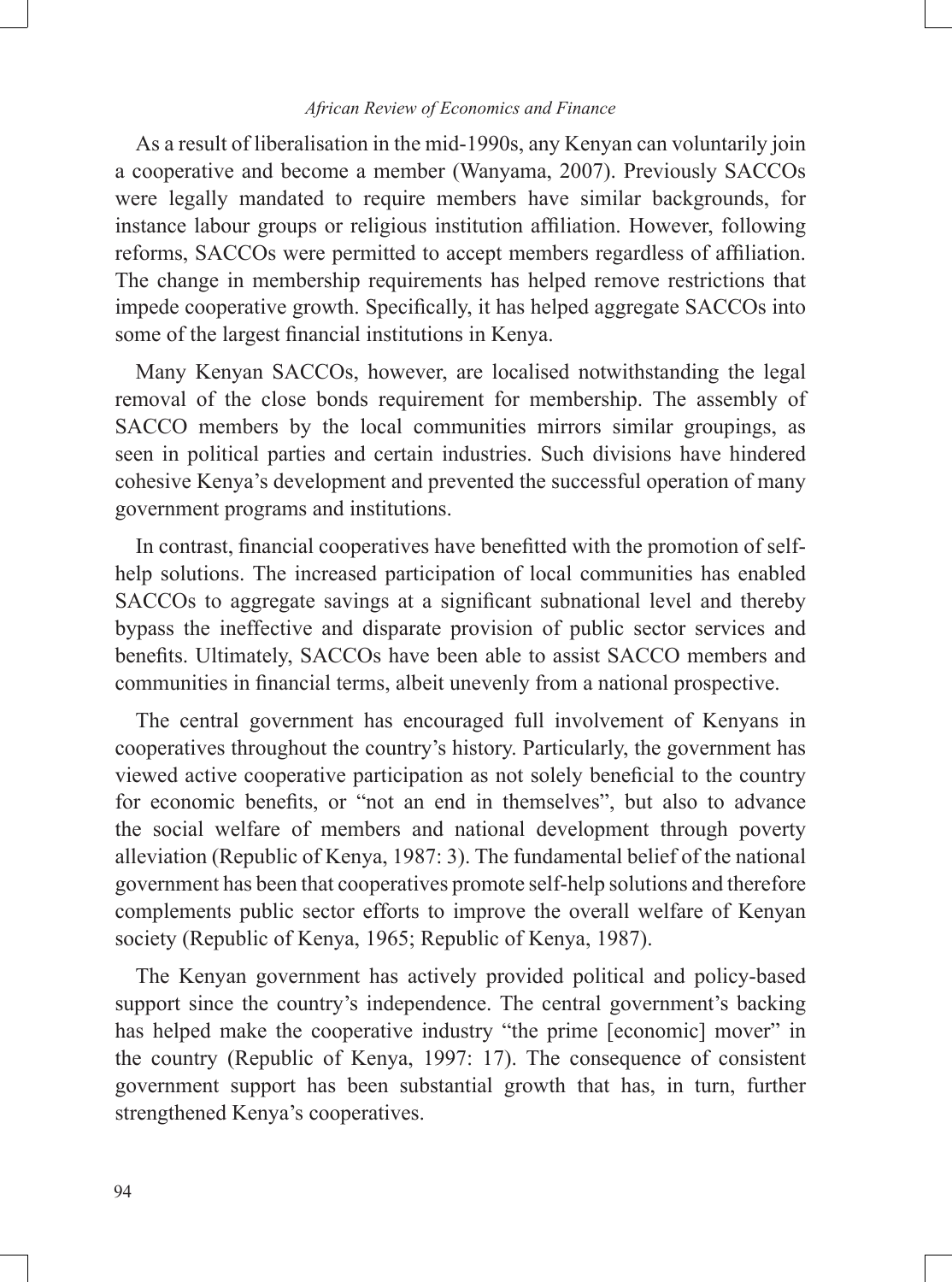FIGURE 3: PUBLIC-PRIVATE SECTOR INSTITUTIONAL ARRANGEMENTS FOR KENYA'S SACCOS



**Ministry of Industry, Trade and Cooperatives**

In helping develop the cooperative sector, the Kenyan government integrated cooperative principals at inception into its national policies by applying the country's foundational ideology of African Socialism7 to Kenyan-ize the economy (Republic of Kenya, 1987). The result of these policies has been several government bodies to support the cooperatives. Institutionally, the Ministry of Cooperative Development – now the MoITC – was created after Kenya's independence to promote society development and oversee cooperatives per Figure 3. In the late 1990s, the government reduced its role in the cooperative movement to only facilitate the guidance of the sector through policies and regulations. This meant that the government had no direct involvement in the cooperative movement.

Liberalisation of the cooperative sector led to splits and mergers resulting from high levels of maladministration and political interference. When mismanagement and economic factors led to a significant downturn of SACCOs

 $<sup>7</sup>$  African Socialism is a belief system popularized by leaders in decolonised Africa. The core</sup> precepts are based on sharing economics resources through the people and community.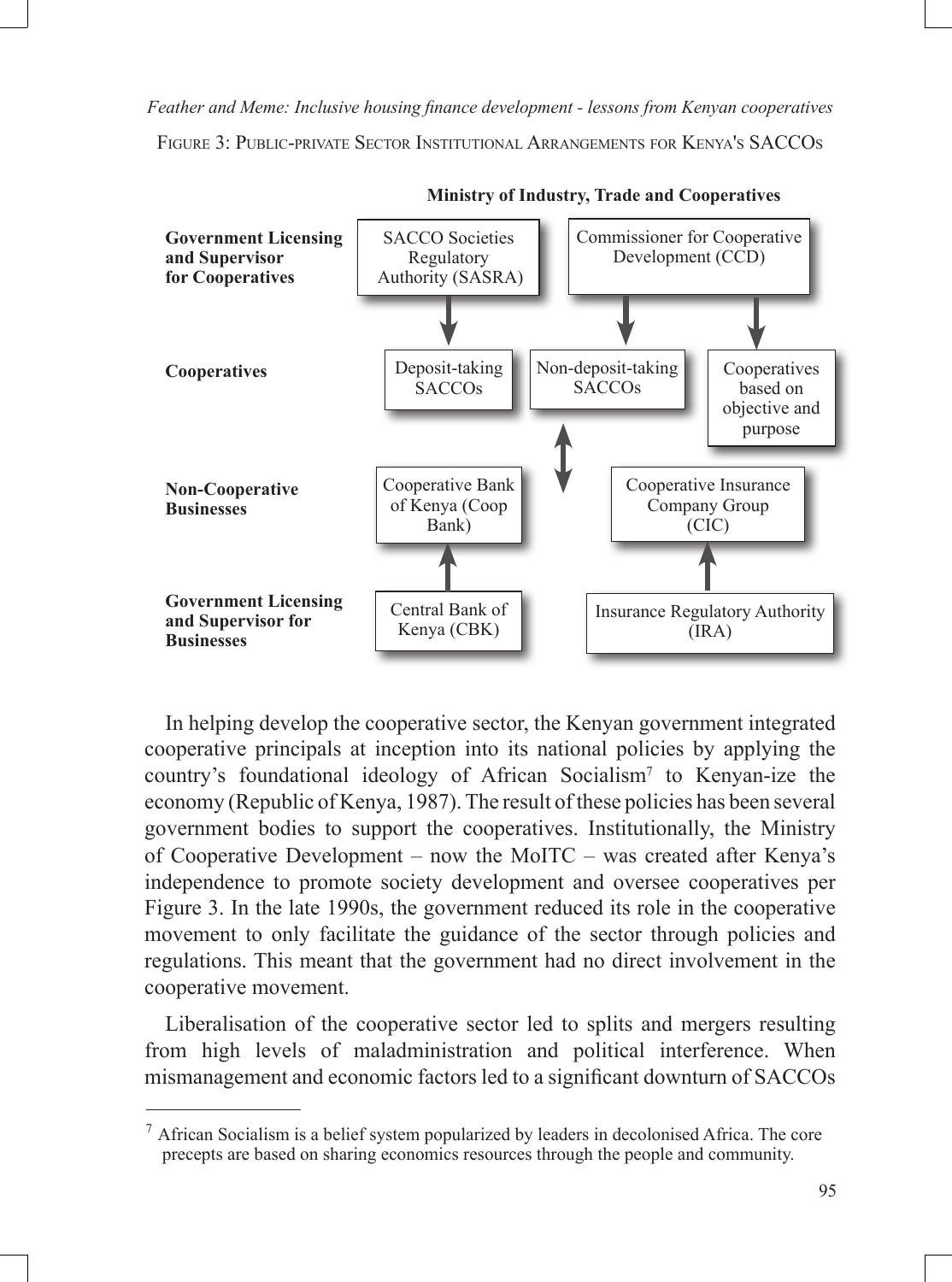in the early 2000s – and eroded public confidence – the government reasserted its management and regulation of the sector through the reorganization and creation of additional government organizations.

Following the government's incremental involvement in regulating the sector in 2003, the *2008 SACCO Societies Act* further institutionalized involvement with the creation of the SACCO Societies Regulatory Authority (SASRA) as the licensor, regulator, supervisor and promoter of deposit-taking SACCOs under the government (SASRA, 2015). SASRA's role, including its status as a semi-autonomous government agency, has helped improve the performance of SACCOs, although additional progress remains (Ngaira, 2011).

Aside from public sector architecture supporting SACCOs, the financial cooperative subsector has actively cultivated private sector partnerships to strengthen its activities. Prior to Kenyan independence, cooperatives confronted issues related to financial exclusion from mainstream banking institutions. With support of the apex organisation, called the Kenya National Federation of Co-operatives (KNFC) at the time, as well as the national government, societies jointly mobilized resources to start their own commercial bank in 1968. The Cooperative Bank of Kenya (Co-op Bank) amplified much lending and investment in the sector. Concurrently, KNFC launched insurance services for cooperatives and member households. The company today is referred to as the Cooperative Insurance Company Group (CIC). With Co-op Bank, CIC and other external business organizations to the cooperative sector, SACCOs have been strengthened through institutional partnerships to expand the provision of their services to the private sector as well as government.

Together with economic, social, political and institutional factors, Kenya's SACCOs have developed as leaders within the Kenyan context, in regional and international metrics. The development experience of financial cooperatives through mobilization of savings towards affordable credit and investment can inform those within and outside of Kenya seeking to further consolidate their financial sector in an inclusive manner. Principal among reasons to strengthen the financial sector is the critical need to bolster affordable access to housing throughout Kenya and Sub-Saharan Africa.

## **5. SACCOs and consolidated housing finance sector development**

Kenya's cooperatives have a critical role in helping members obtain shelter (Baitu, 2010). Cooperatives organise members to collectively purchase shares and enable the purchase of land and construction of housing. In the localised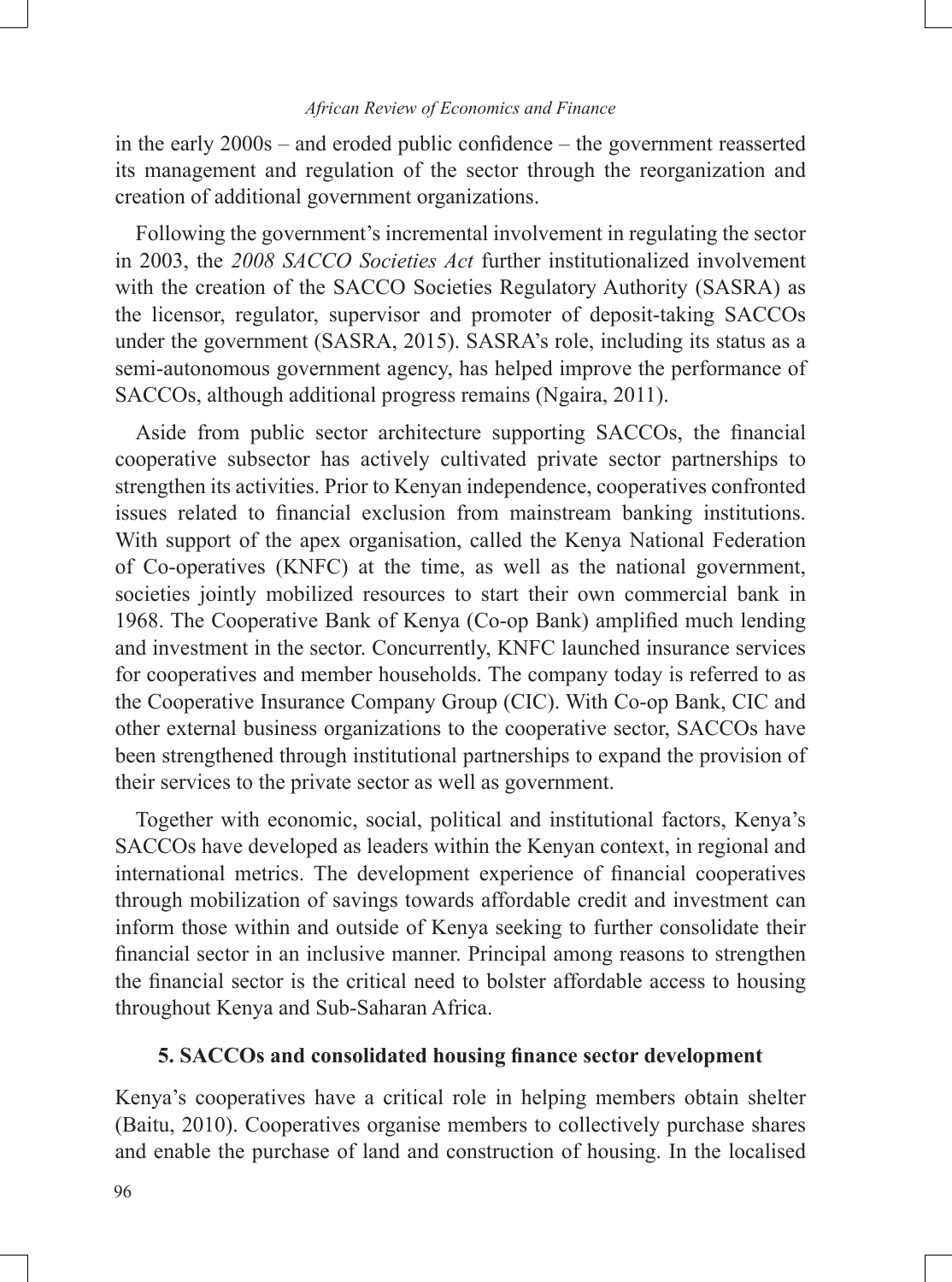variety of these organisations, once members are housed in detached units, the housing cooperative typically is dissolved.<sup>8</sup> For multifamily units, many of the larger housing cooperatives reduce their activities following development, focusing mostly on property management and upkeep. The result is the scaling back of technical means to continuously renew and expand housing efforts to those outside the housing cooperative organisation.

Despite the seemingly pragmatic approach to expanding shelter access, housing cooperatives have been relatively static in their development (Republic of Kenya, 2015). The comprehensive approach to the housing value chain these cooperatives undertake often overwhelms going beyond the capacity of these societies. The shelter cooperatives must have finance, land acquisition, design, and construction expertise – not to mention project management skill – to adequately deliver housing units for their members. And the capital-intensive nature of housing adds another constraint to housing cooperatives' growth and impact as well. Analogously, SACCOs with their comparative specialisation in finance and investment have achieved greater success in housing finance and to a lesser extent through residential development or housing unit delivery.

Members predominantly engage SACCOs on housing and real estate through financial loans or investment. Investment is channelled through cash flow derived from member purchase of shares in the cooperative. As members seek optimal returns on their investments, commercial and residential real estate has been a popular option for SACCO portfolio holdings. In terms of housing, investments from SACCOs are estimated to generate approximately 8,000 to 10,000 housing units annually in Kenya. This constitutes one-fifth of housing delivery overall in the national market.

SACCOs have important limitations similar to those of housing developers and mainstream housing finance institutions. Most of these SACCOs invest in housing units targeted at the affluent consumer market segment. These residential developments are important as Kenya confronts a staggering shortage in adequate housing, throughout its cities.<sup>9</sup> Yet, the delivery of high-end units to the market means SACCO investments are not directly contributing to affordable housing stock. Without enough housing unit delivery for the moderate and low-income,

<sup>8</sup> Oftentimes community-based housing cooperatives are disestablished. National-level housing cooperatives continually focus on the development of such shelter societies throughout Kenyan communities.

<sup>&</sup>lt;sup>9</sup> The annual deficit of close to 200,000 units adds to a palpable 2.5 million total housing unit deficit for the country (Ol'ltichil'lo, 2015).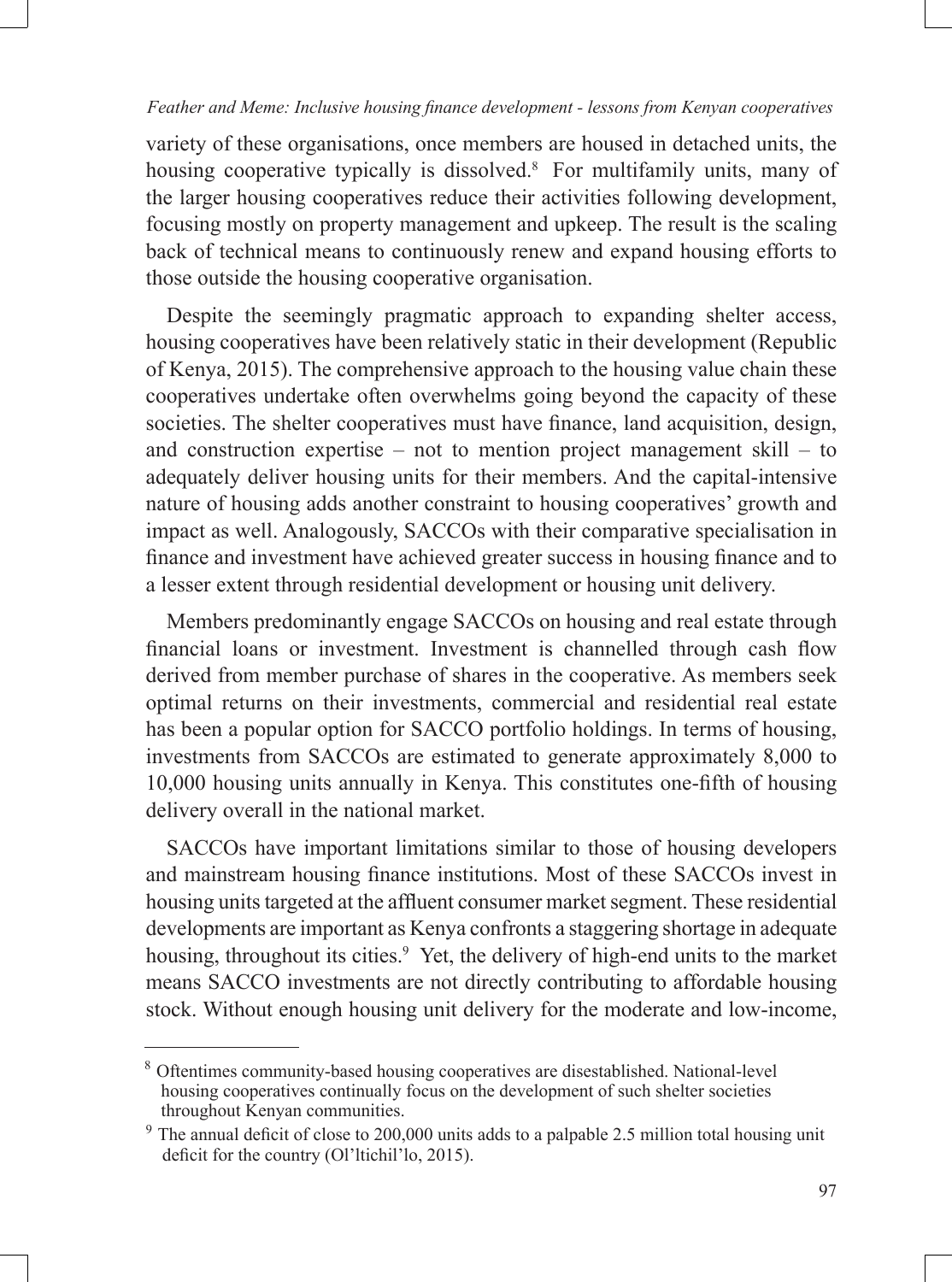housing demand goes unaddressed and further exacerbates house prices. The result is formal housing supply continues to be too expensive for the majority of Kenyans.

As a Zambian residential developer stated: "[t]he problem with housing is not building it, […] [t]he problem is allowing the people, who want the houses, the financing capacity to buy them" (UN-Habitat and Cities Alliance, 2011). Similar to other countries throughout Sub-Saharan Africa, there is a significant lending bottleneck in Kenya's housing finance market. Only 15 per cent of Kenyan credit products were for housing and land in 2016 (FinAccess, 2016). Despite limited residential lending, the World Bank has estimated SACCOs finance 90 per cent of housing in Kenya (Xinhua, 2017). When Kenyan borrowers do use loans for the purpose of acquiring housing and land, commercial banks and SACCOs comprise over 80 per cent of such transactions (FinAccess, 2016). In terms of end-user housing finance, SACCOs have had significant success.

Regardless of the significant role SACCOs play in communities and the financing of housing in Kenya, their potential "has not been fully exploited" (Republic of Kenya, 2004: 32). Furthermore, given how extensive cooperatives are in Africa – as illustrated in section 3, the conditions are feasible towards promoting access to housing finance throughout the continent. SACCOs have undoubtedly been an effective tool in mobilizing people and resources towards community-based credit, especially for vulnerable and lower-income Kenyans across urban and rural areas. Recently, the Kenyan government has said close to 14 million Kenyans are members across the country's 22,000 SACCOs (Wamaitha, 2017). However, despite there being tens of millions of members with billions of dollars in assets, the potential for housing finance remains relatively unexplored and underdeveloped.

The strengths and weaknesses of the SACCO model must be assessed in order to bolster housing finance efforts. SACCOs can provide an innovative way for slum dwellers, an estimated 60 to 70 per cent of Nairobi's inhabitants (APHRC, 2014), to affordably achieve formal housing. Already cooperatives have transformed the informally employed through the organization of workers and persons with close bonds into community-based groups (Gatuguta *et al*., 2014).

Through the member-based management system of these community organizations, SACCOs have the potential to design and successful offer noncollateralised communal housing loan products. By encouraging cooperatives to devise group housing credit programmes for the informal sector, SACCOs can build upon their strong tradition of having low non-performing loans, oftentimes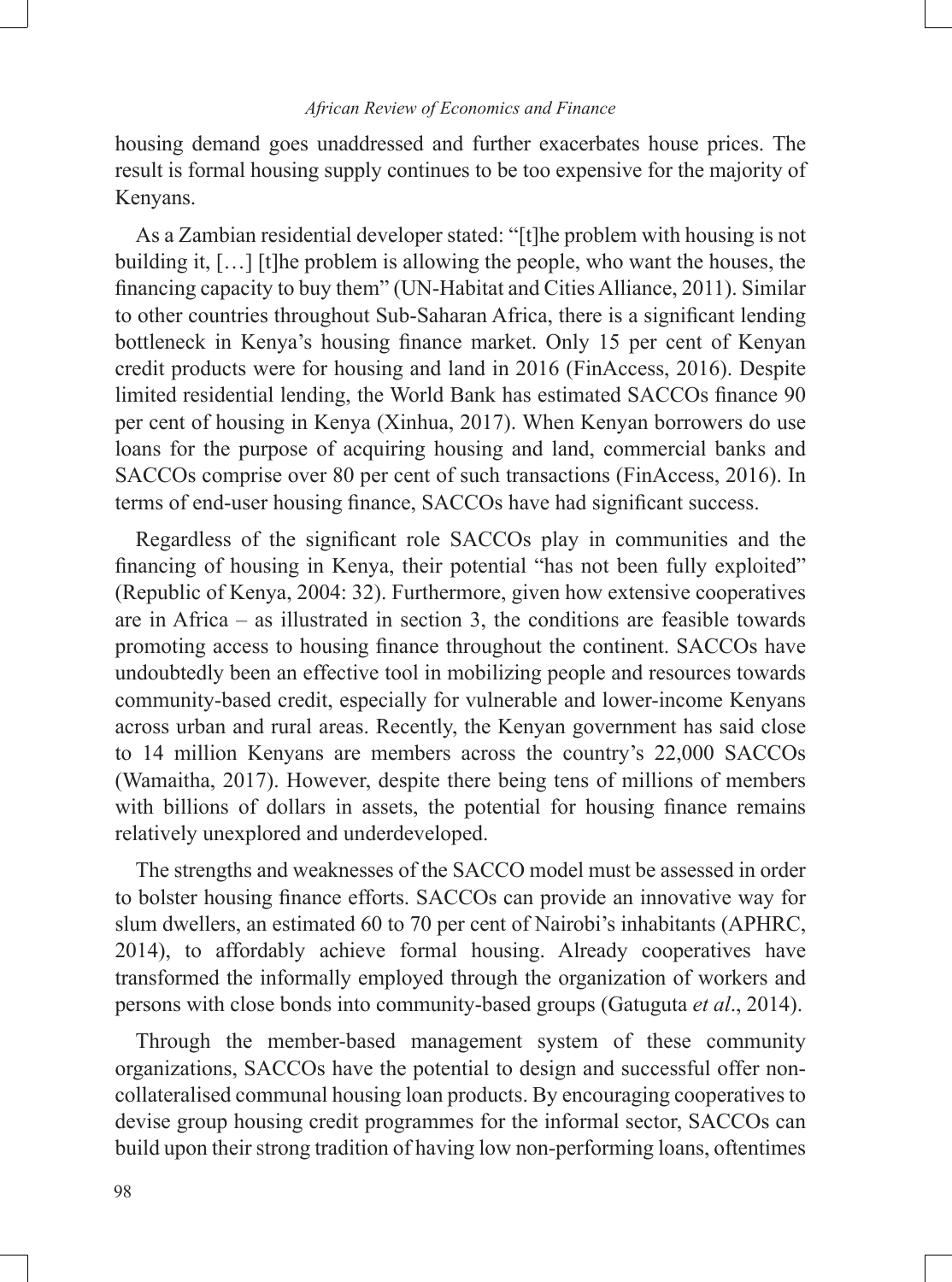less than 5 per cent of total liabilities, to help provide mutually beneficial loans for informal borrowers and community-based lenders alike.

Customarily, mainstream financial institutions have applied conservative lending standards that exclude those without proper title or deed to the underwritten property. A common precept is that the lower-income are more at risk to default. As illustrated through the Kenyan SACCO experience, nonperforming loans or NPLs have been found to be as low as 5 per cent. As such, given the communal ownership mechanism SACCOs can employ, it is possible to structure housing finance loans to be profitable and assume repayment from slum dwellers as borrowers.

Lenders, SACCOs and commercial banks alike, may be reluctant to provide housing finance to the low-income or slum dwellers given the risk of borrower non-repayment. However, with successful design of collective housing loan products targeting informal settlements, this can be overcome. The broad-based participatory structure of SACCOs can potentially enable successful group housing finance products: whereby there is collective pressure for SACCO memberborrowers to repay the obligations on the loan.<sup>10</sup> While this approach does require SACCOs to obtain the proper title in order to regularize slum housing, there is significant opportunity for the majority of Kenya's households living without secure tenure to own formal housing (Cacnio, 2009; Hendriks, 2008).

As cooperatives develop and implement government-mandated action plans in consultation with community stakeholders, SACCOs must assess the ways to strengthen community savings to promote financing towards affordable housing (Republic of Kenya, 2004). The Kenyan government has explicitly called for cooperatives to "step-up their efforts several folds to ensure that the present untenable housing situation is contained" (Republic of Kenya, 2004: 43). From the government's perspective, this will allow the cooperative sector to meet the government mandate in providing 25 per cent of Kenya's annual housing demand under the social pillar of Vision 2030 (Gatuguta *et al*., 2014). Such efforts by cooperatives could help contribute to the government's ambitious goal to deliver 150,000 housing units in Kenya's urban areas (Republic of Kenya, 2012).

 $10$  For example, community savings groups – similar to those in the Community Mortgage Programme in the Philippines – can be organised in informal settlements whereby members organise themselves in Community Associations of a maximum of 300 members per association. The Community Associations would then borrow collectively to finance land acquisition and later site improvements loans or housing construction loans (Cacnio, 2009).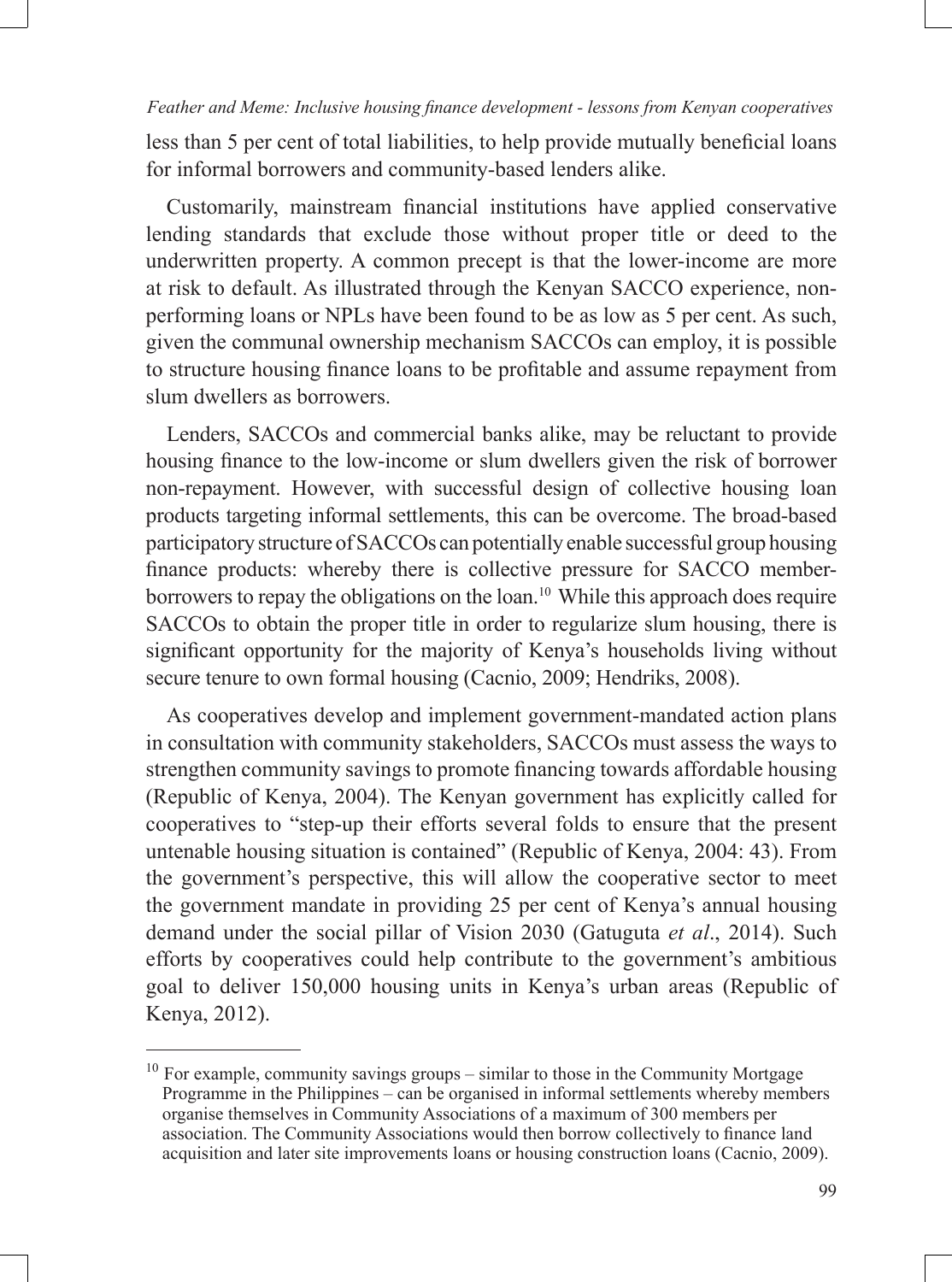# **6. Conclusion**

Financial markets throughout Sub-Saharan Africa are exclusive, leaving behind lower-income households, including the many living in informal settlements. Conservative banking practices have resulted in few accessible financial services for the many. Despite this reality with mainstream financial institutions, financial cooperatives have provided a means for those with moderate assets or irregular tenure security to make deposits, purchase investment shares, grow their savings, and obtain credit at affordable terms.

This study sought to demonstrate a feasible approach to consolidating housing finance sector development in Sub-Saharan Africa. Savings and credit cooperatives (SACCOs) have the capabilities to advance financial sector development in an inclusive manner that can be profitable for all actors involved. Such capabilities can help Africans legitimately meet their shelter needs in affordable, formal housing.

As demonstrated in the case of Kenya, SACCOs have achieved a considerable amount using quantitative data assessments. Whether in terms of membership, communal governance, market penetration, savings aggregation and credit provision – the Kenyan experience with SACCOs has attained regional and international recognition across these metrics. Further, Kenyan financial cooperatives continue to provide affordable loans below the competing interest rates of commercial banks.

The success the SACCO subsector has accomplished is attributable to economic, social, political and institutional factors. As previously indicated, the credit provided by these cooperative societies is affordable: undercutting loan terms of mainstream financial institutions. Affordability is reinforced by the accessibility of SACCOs and their precursor organizations, particularly agricultural cooperatives and UBS, throughout the country across urban and rural areas. The inclusive nature of SACCO financial services has developed through a longstanding social history of collective action at the local and tribal levels. Kenyan society's receptiveness towards communal cooperation has been additionally reinforced by the national government through political and policy support. Simultaneously, in addition to the national government, SACCOs have built beneficial institutional partnerships with the private sector.

The success Kenyan SACCOs have attained in their subsector development can inform efforts to strengthen the affordable provision of housing finance, whether in the domestic or regional context. For instance, the Kenyan SACCO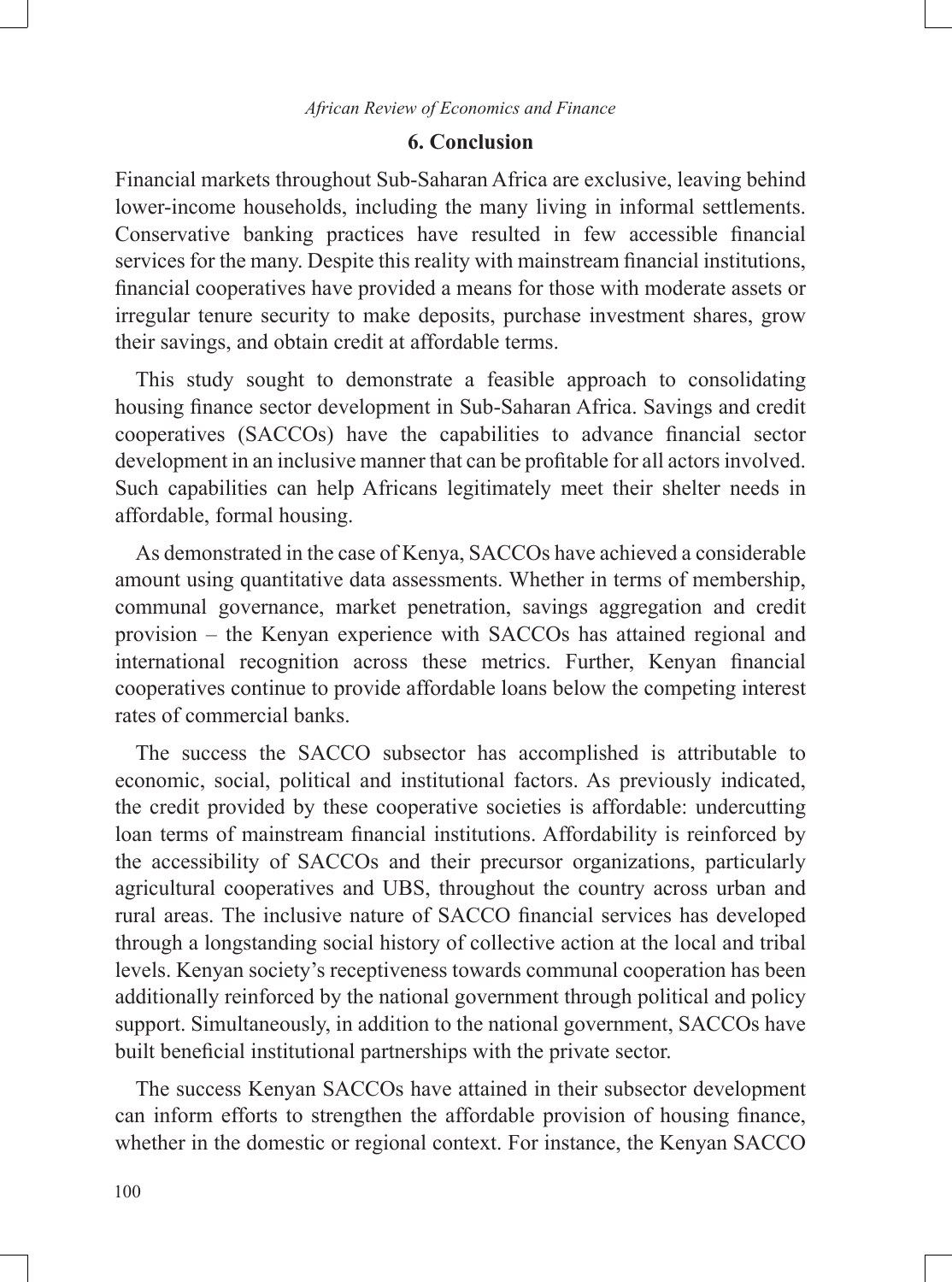experience can inform the restructuring and formalization of the proposed Community Mortgage Cooperatives or CMCs in Ghana (Boamah, 2010). The community governance principles can also contribute to collective action on housing, as illustrated in Ethiopia with the Integrated Housing Development Programme or IHDP particularly with the regional condominium management system among tenants and homeowners (Adamu, 2012).

The prominent role SACCOs have in both end-user financing and investment, albeit to a lesser degree, in the housing sector present potential demand and supply-based solutions. Mobilizing community savings through solutions targeting affordable housing demand and supply can overcome national and local government shortcomings and improve socioeconomic development: especially in terms of poverty reduction and employment generation through the construction and upgrade of inadequate units (Republic of Kenya, 2004; Wanyama *et al*., 2008). Such approaches provide a tangible means to initiate socioeconomic renewal in communities and further sustainable development, especially in urban neighbourhoods and informal settlements.

SACCOs are not the singular solution to consolidating inclusive housing finance sector development. These collective societies have confronted issues related to mismanagement and insufficient capital for long-term housing finance. Much work remains to be done related to the effective operation of financial cooperatives. However, SACCOs present a promising means that deserves further research and analysis related to the strengths and weaknesses of the model in providing accessible and affordable credit to low-income households.

There is no doubt the lack of accessible and affordable finance limits sustainable development, including for housing finance in Kenya. As one SACCO managing director said: "people would rather eat less and have shelter" (KUSSCO, 2016). Accumulating savings in an unaffordable, formal housing market delays – if not prevents – households from having the budget to invest in themselves and expand upon improvements to their livelihoods. Gradual savings alone in an unaffordable housing market is not a solution and presents a serious constraint on sustainable development. Africa requires the development of inclusive housing finance approaches as well as strategic investment in affordable housing stock that will enable lower-income and vulnerable Kenyans to access housing. SACCOs provide a means to potentially fill these gaps.

SACCOs have the potential to unite people of varying levels of need towards resolving housing challenges in their communities. Lessons learned from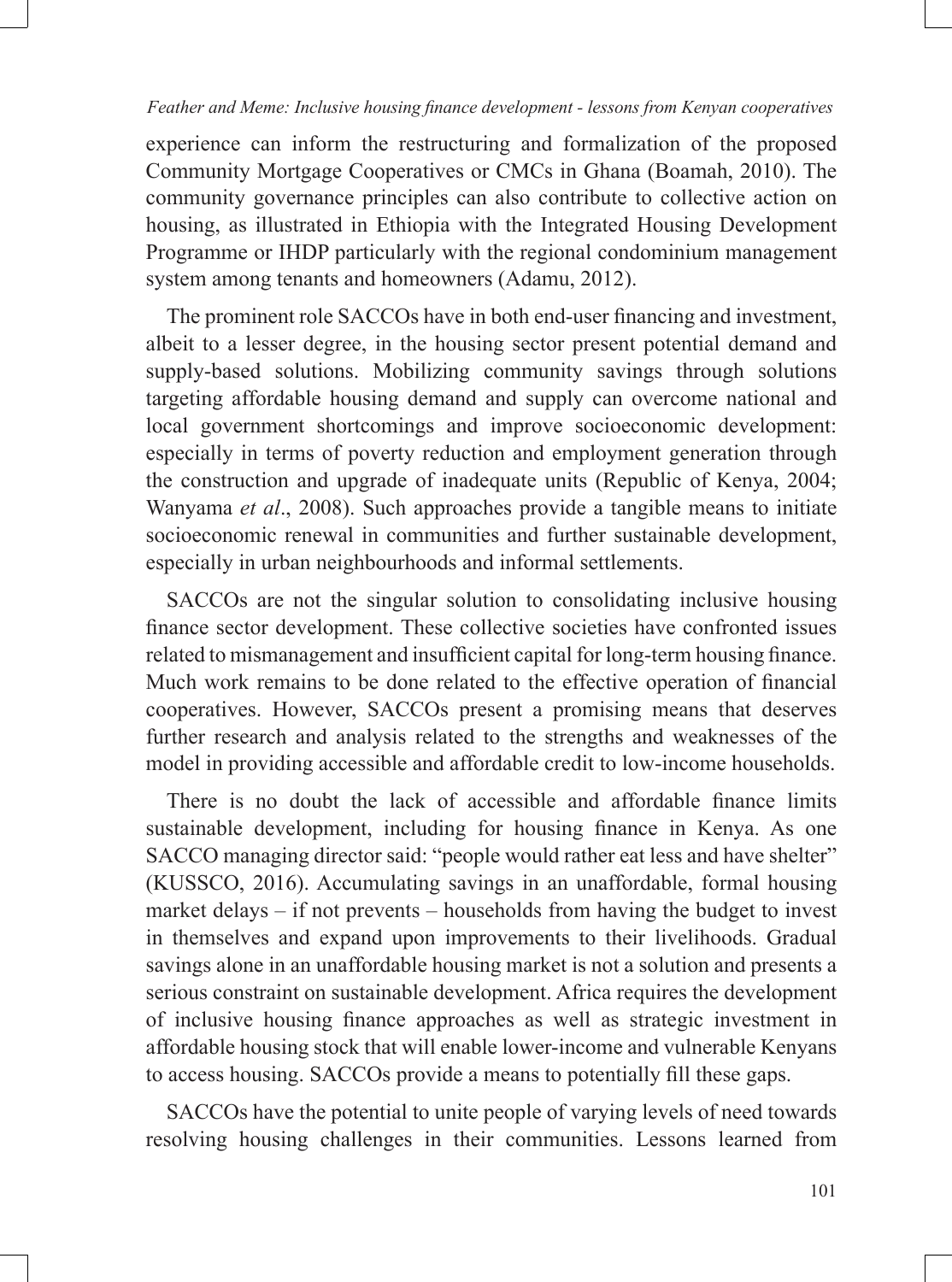the Kenyan experience can strengthen the mobilization of community funds towards housing throughout Sub-Saharan Africa, especially because – as we saw in section 3 – the conditions for success in Kenya are pervasive in Sub-Saharan Africa.

These experiences can serve as a regional finance model and inform African policymakers seeking to strengthen their financial sector, especially in terms of community housing credit to fundamentally reject the mainstream urban economics view that there is no other way to obtain affordable housing except through conventional mortgage finance and microcredit.

## **Biographical Notes**

**Christopher Feather** is the Executive Director of Kalamu Consulting, a management consulting firm specialising in financial sector development in developed and emerging markets. Prior to establishing Kalamu Consulting, Mr. Feather worked at the United Nations Human Settlements Programme (UN-Habitat) where he led initiatives to promote inclusive access to affordable housing finance throughout Africa, Asia and the Middle East. Mr. Feather previously served in government with several positions at the U.S. Department of Housing and Urban Development (HUD), including the Government National Mortgage Association or Ginnie Mae. Mr. Feather is a graduate of the University of Southern California as well as Georgetown University's School of Foreign Service.

**Chris K. Meme** is a Research Economist with Kalamu Consulting. Mr. Meme holds a Bachelor's degree in Economics from the University of Nairobi and a Post Graduate - Diploma in Procurement and Supply from the Chartered Institute of Procurement and Supply-UK. Mr. Meme's research interests include: governance issues, financial markets, economic policy and housing finance. He has previously worked in local economic development in addition to housing finance, housing policy and international political economy.

# **Acknowledgements**

The authors offer gratitude to the article's peer reviewers for their insightful comments and suggestions. The authors also thank Editor Franklin Obeng-Odoom for his attentive guidance throughout the publication process.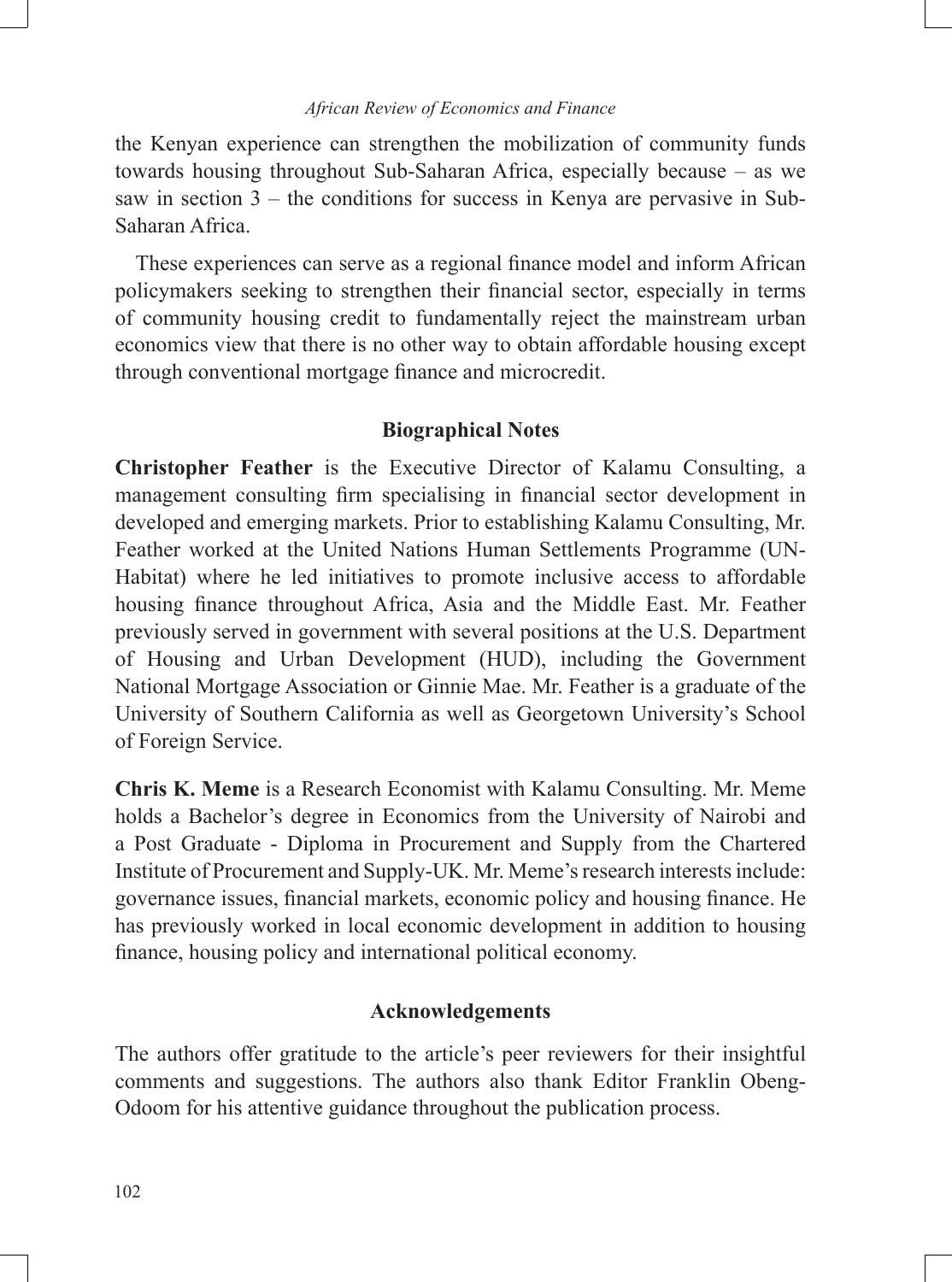## **References**

- Adamu, Z.Y. (2012). Institutional Analysis of Condominium Management System in Amhara Region: The Case of Bahir Dar City. *African Review of Economics and Finance*, 3(2), pp. 13-48.
- Adler, G., Munene, P. (2000). *Shelter Co-operatives in Kenya: Contributions of the Co-operative Sector to Shelter Development*. Nairobi, pp 1-89.
- African Population and Health Research Center (APHRC) (2014). *Population and Health Dynamics in Nairobi's Informal Settlements*. Report of the Nairobi Cross-sectional Slums Survey (NCSS).
- Alila, P. O., & Obado, P. O. (1990). Co-operative credit: The Kenyan SACCOs in a historical and development perspective.
- Ansah, S.B. (1999). Developing housing finance in transitional economies: Selected African countries outside of South Africa. *Housing Finance International*, 14(2), p.3.
- Atieno, R. (2001). Formal and informal institutions' lending policies and access to credit by small-scale enterprises in Kenya: an empirical assessment, vol. 111. Nairobi: *African Economic Research Consortium*.
- Bah, E., Faye, I., Geh Z. (2016). Housing Market Dynamics in Africa. *African Development Bank (AfDB) Research Department*, pp 1-30.
- Baitu, J. (2010). *The Organisation, Management and Finance of Housing Cooperatives in Kenya*. Nairobi: United Nations Human Settlements Programme.
- Bett, F. (2014). *Chamas with Wealth and Influence*. Nairobi, Daily Nation, 3 August 2014.
- Boamah, N.A. (2010). Housing Finance in Ghana: Can Community Mortgage Cooperatives Provide a Panacea. *Ghana Journal of Development Studies*, 7(1).
- Bwana, K.M. and Mwakujonga, J. (2013). Issues in SACCOS Development in Kenya and Tanzania: The Historical and Development Perspectives. *Developing Country Studies*, 3(5).
- Cacnio, F., 2009. *Community-based Housing Finance Initiatives: The Case of the Community Mortgage Programme in Philippines*. United Nations Human Settlements Programme (UN-Habitat).
- Chipeta, C. and Mkandawire, M.L. (1996). *Financial integration and development in sub-Saharan Africa: The formal and semi-formal financial sectors in Malaw*i. Overseas Development Institute.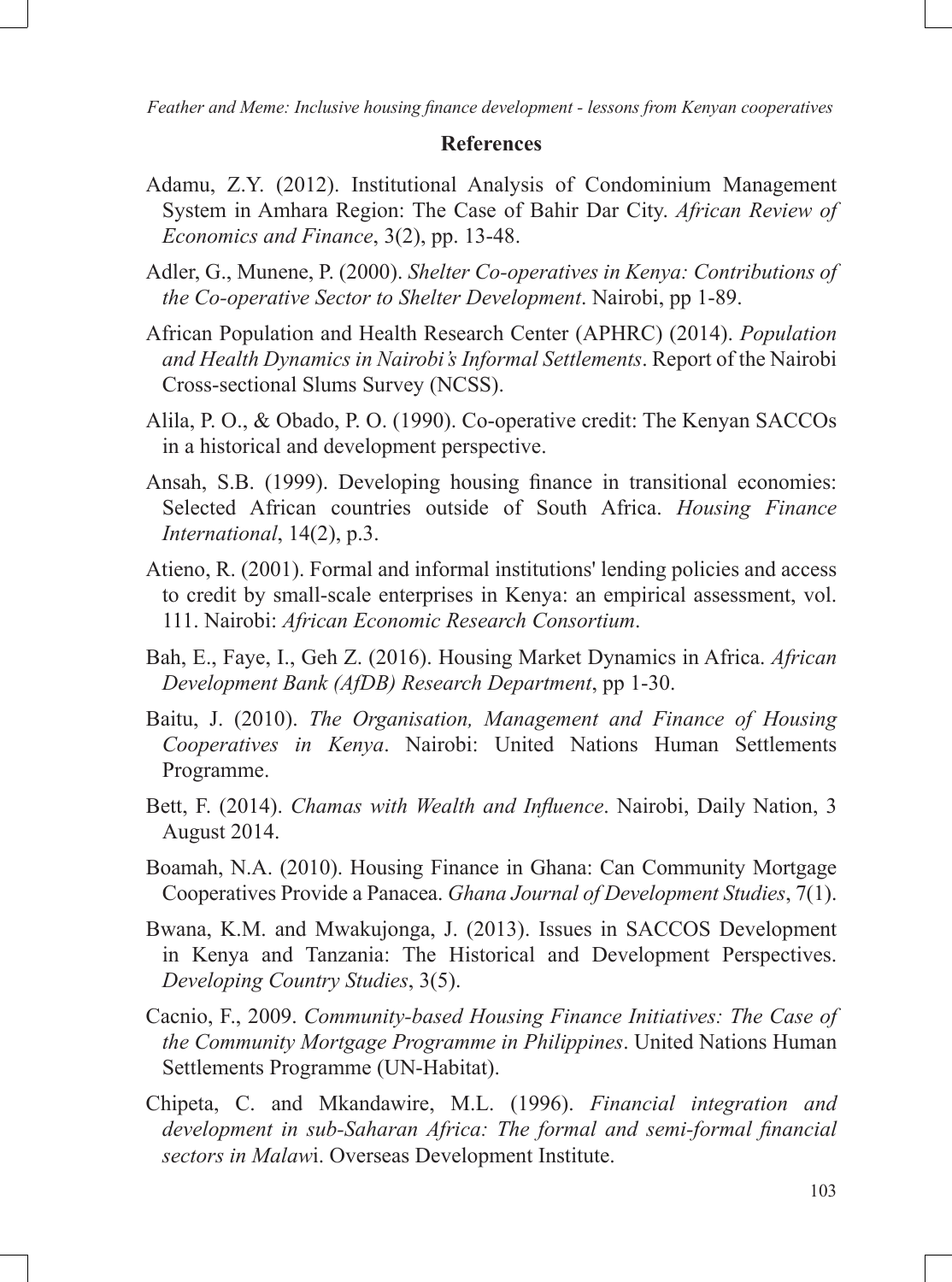- Co-operative Bank of Kenya Ltd. (Co-op Bank), interview with the authors, August 2016.
- Cowen, M. P., Shenton, R. W. (1996). *Doctrines of Development*. New York City: Routledge.
- Emana, B., (2009). *Cooperatives: a path to economic and social empowerment in Ethiopia*. International Labour Organisation (ILO).
- FinAccess. (2016). *FinAccess Household Survey Report*, pp 1-36.
- Gatuguta, E. M., Kimotho, P., Kiptoo, S. (2014) comp. *History and Organization of Cooperative Development and Marketing Sub Sector in Kenya*. Ministry of Industrialization and Enterprise Development, pp 1-36.
- Graeff, J. (2009). *The organization and future of the matatu industry in Nairobi, Kenya*. Center for Sustainable Urban development, earth Institute, Columbia University, New York, pp.1-3.
- Gwama, M. (2014). Explaining weak financial development in Africa. *African Review of Economics and Finance*, 6(2), pp. 69-87.
- Hendriks, B. (2008). The social and economic impacts of peri-urban access to land and secure tenure for the poor: the case of Nairobi, Kenya. *International Development Planning Review*, 30(1), pp 27-66.
- Hossein, C.S. (2016) Money pools in the Americas: The African diaspora's legacy in the social economy. *Forum for Social Economics*, 45(4), pp. 283- 374.
- International Labour Organization (ILO), 2009. COOPAfrica, Kenya.
- Johnson, S. and Niño-Zarazua, M., 2009. *Financial access and exclusion in Kenya and Uganda*. University of Bath.
- Kanogo, T., Maxon, R. M. (1992). *Co-operatives in An Economic History of Kenya*. W.R. Ochieng and R. M. Maxon, eds. Nairobi. East African Publishers.
- Kenya Union of Savings and Credit Cooperatives (KUSCCO), interview with the authors, October 2016.
- Kyazze, L.M. (2010). *Cooperatives: The sleeping economic and social giants in Uganda*. Dar es Salaam: International Labor Organization (ILO).
- Mugwanga, E.H.A. (1999). Use and impact of savings services for poor people in Kenya. Nairobi: Microsave.
- Mureithi, E.K. (1990). Credit in rural areas: Kenya's Co-operative Bank expands to meet the challenge. *Yearbook of co-operative enterprise 1990*. pp.7-16.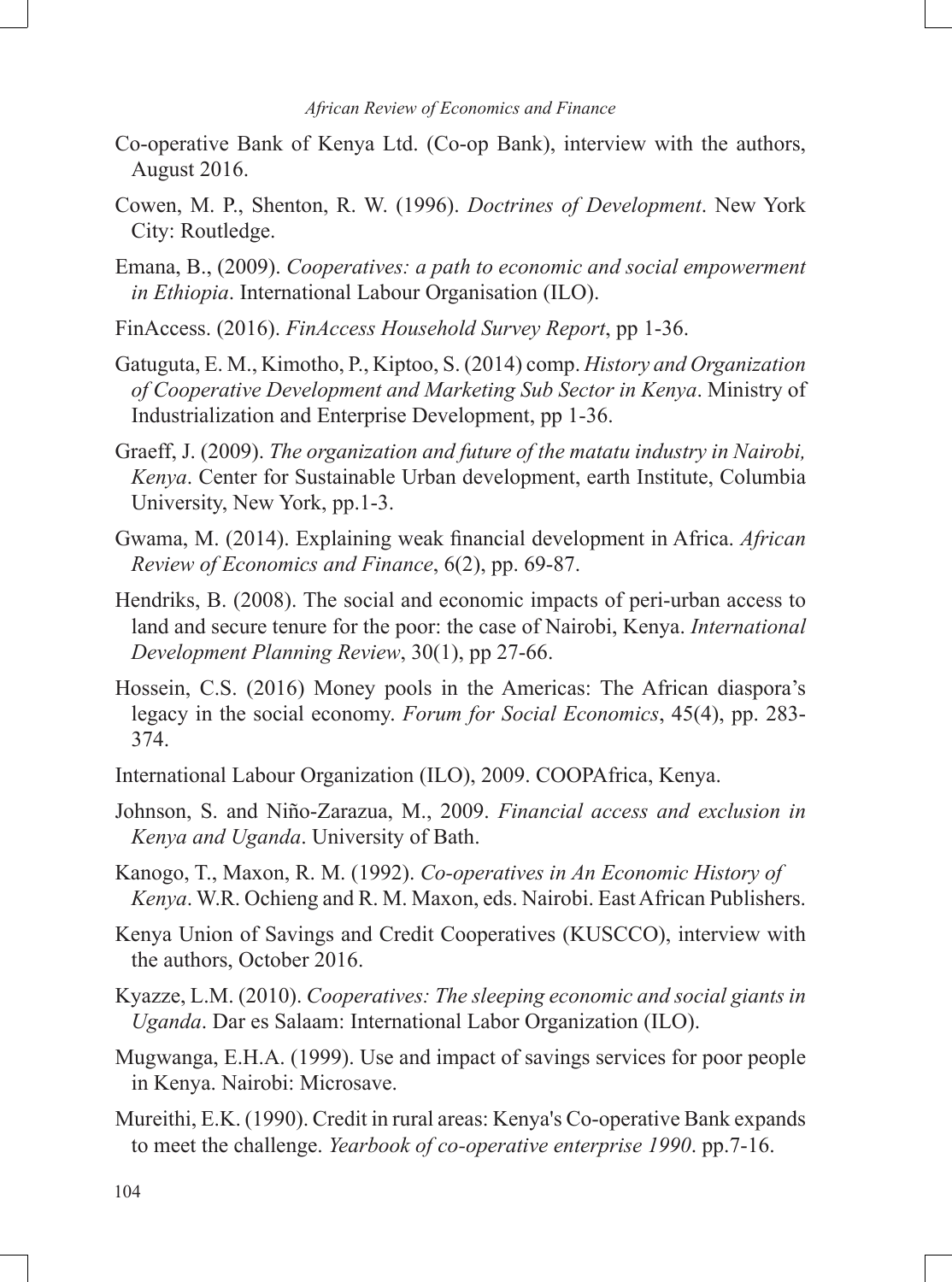- Mutero, J.G. (2007). Access to Housing Finance in Africa: Exploring the Issues (No. 3) Kenya.
- Mutesasira, L., Sempangi, H., Hulme, D., Rutherford, S. and Wright, A.N.G. (1998). *Use and impact of savings services among the poor in Uganda. Kampala, Uganda*: Microsave.
- Mumanyi, E.A.L. (2014). Challenges and opportunities facing SACCOs in the current devolved system of government of Kenya: A case study of Mombasa County. *International Journal of Social Sciences and Entrepreneurship*, 1(9), pp.288-314.
- National Cooperative Housing Union Ltd. (NACHU), interview with the authors. August 2016.
- Neverson, K.S. (2013). Book Review: Microfinance: Perils and Prospects. *Africa Review of Economics and Finance*, 4(2), pp. 305-310.
- Ngaira, L. (2011). *The impact of SACCO regulatory authority guidelines on SACCO operations in Kenya: The case of Nairobi deposit taking SACCOs.* University of Nairobi.
- Obeng-Odoom F. (2015). The social, spatial, and economic roots of urban inequality in Africa: Contextualizing Jane Jacobs and Henry George. *The American Journal of Economics and Sociology*, 74(3), pp. 550-586.
- Obeng-Odoom, F. (2013). *Governance for Pro-Poor Urban Development: Lessons from Ghana*. Routledge Books, London.
- Obuon, S.O. (1988). Determinants of savings: The case of Savings and Credit Co-operative societies in Kenya.
- Ojong, N. and Obeng-Odoom, F. (2017). Resilience and dynamism of embedded financial transactions in Cameroon*. Journal of Economic Issues*, 51(1), pp. 181-200.
- Ol'ltichil'lo, T. (2015). *Want to reap big? Try housing*. Standard Media, 2015a.
- Otiso, K. (2003). State, voluntary and private sector partnerships for slum upgrading and basic service delivery in Nairobi city, Kenya. *Cities*, 20(4), pp. 221-229.
- Ototo, G., Analysing the Growth of SACCOs: What makes the Sector Thrive? Nairobi: KUSCCO Limited, n.d.
- Ouma, S. (1988). *A History of the Cooperative Movement in Kenya 1908-1978*. Nairobi: Bookwise Limited.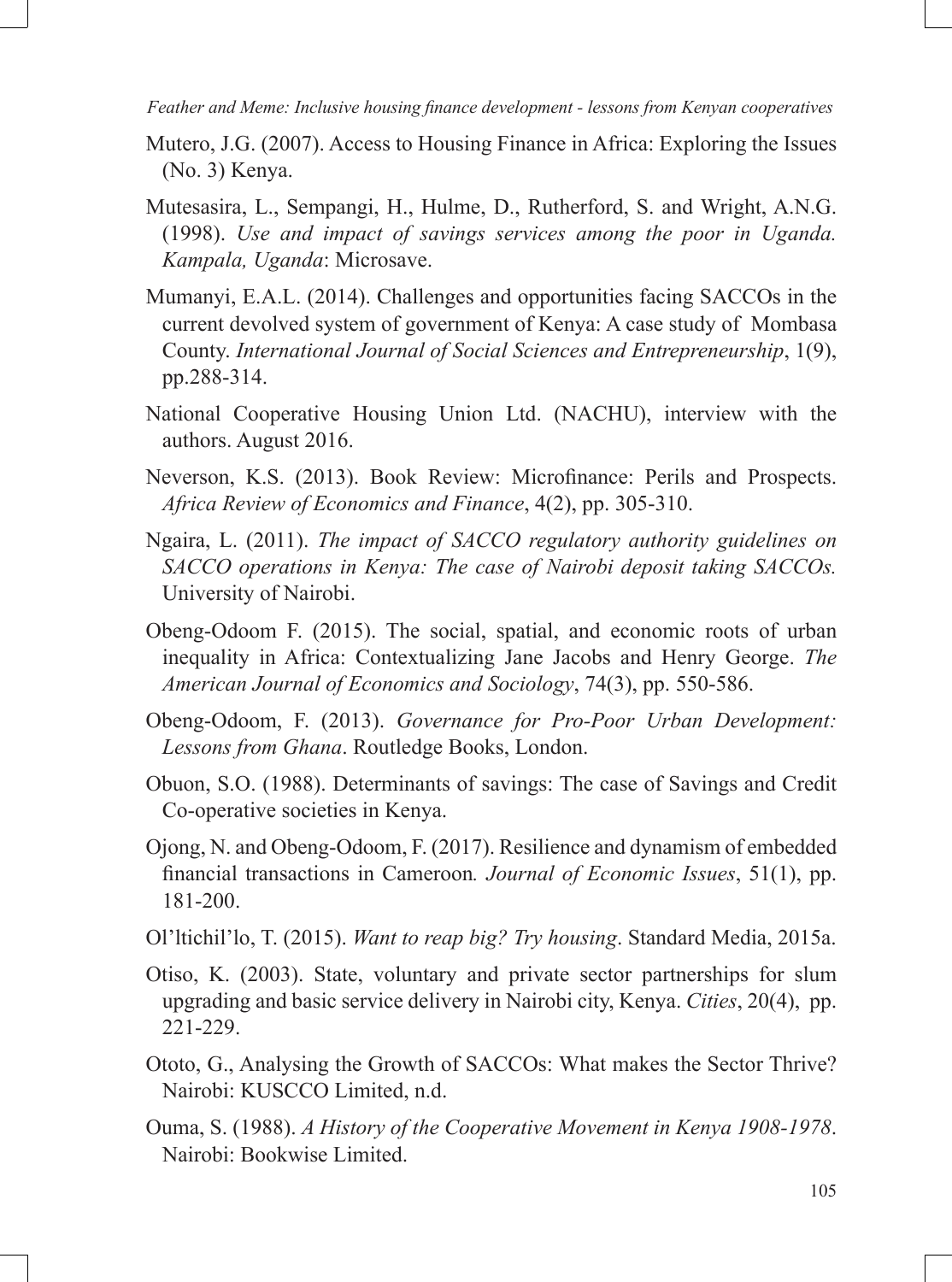- Patrick, D., Pollet, I. and Wanyama, F. (2008). *Cooperating out of Poverty: The Renaissance of the African Co-operative Movement*. International Labour Organization (ILO).
- Poulton, C., Kydd, J. and Dorward, A. (2006). Overcoming market constraints on pro-poor agricultural growth in Sub-Saharan Africa. *Development Policy Review*, 24(3), pp. 243-277.
- Ramadhani, S.H. (2007). *Effect of tenure regularization programme on building investment in Manzese Ward in Dar es Salaam, Tanzania*. ITC.
- Regina, N. (2010). *Statistical analysis on poverty alleviation through SACCOs in Tanzania*. University of Dar es Salaam.
- Republic of Kenya (2016). *Budget Policy Statement for the Fiscal Year 2016/2017*. Nairobi: The National Treasury.
- Republic of Kenya (2015a). *Statistical Abstracts 2015*. Nairobi: Kenya National Bureau of Statistics.
- Republic of Kenya (2015b). *2012/2013 Kenya National Housing Survey*. Nairobi: Ministry of Land, Housing and Urban Development and Kenya National Bureau of Statistics.
- Republic of Kenya (2012). *Sessional Paper No. 10 of 2012 on Kenya Vision 2030*. Nairobi.
- Republic of Kenya (2004). *Sessional Paper No. 3 of 2004 on National Housing Policy for Kenya*. Nairobi: Ministry of Housing.
- Republic of Kenya (1997). *Co-operatives in a Liberalized Economic Environment.* Nairobi: Special Paper No. 6.
- Republic of Kenya (1987). *Renewed Growth through the Co-operative Movement*. Nairobi: Sessional Paper No. 4.
- Republic of Kenya (1965). *African Socialism and its Application to Planning in Kenya*.
- Rogaly, B. (1998). Combating financial exclusion through co-operatives: is there a role for external assistance? *Journal of International Development*, 10(6), pp 823-836.
- SACCO Societies Regulatory Authority (SASRA), (2015). *SACCO Supervision Annual Report 2015*: SASRA.